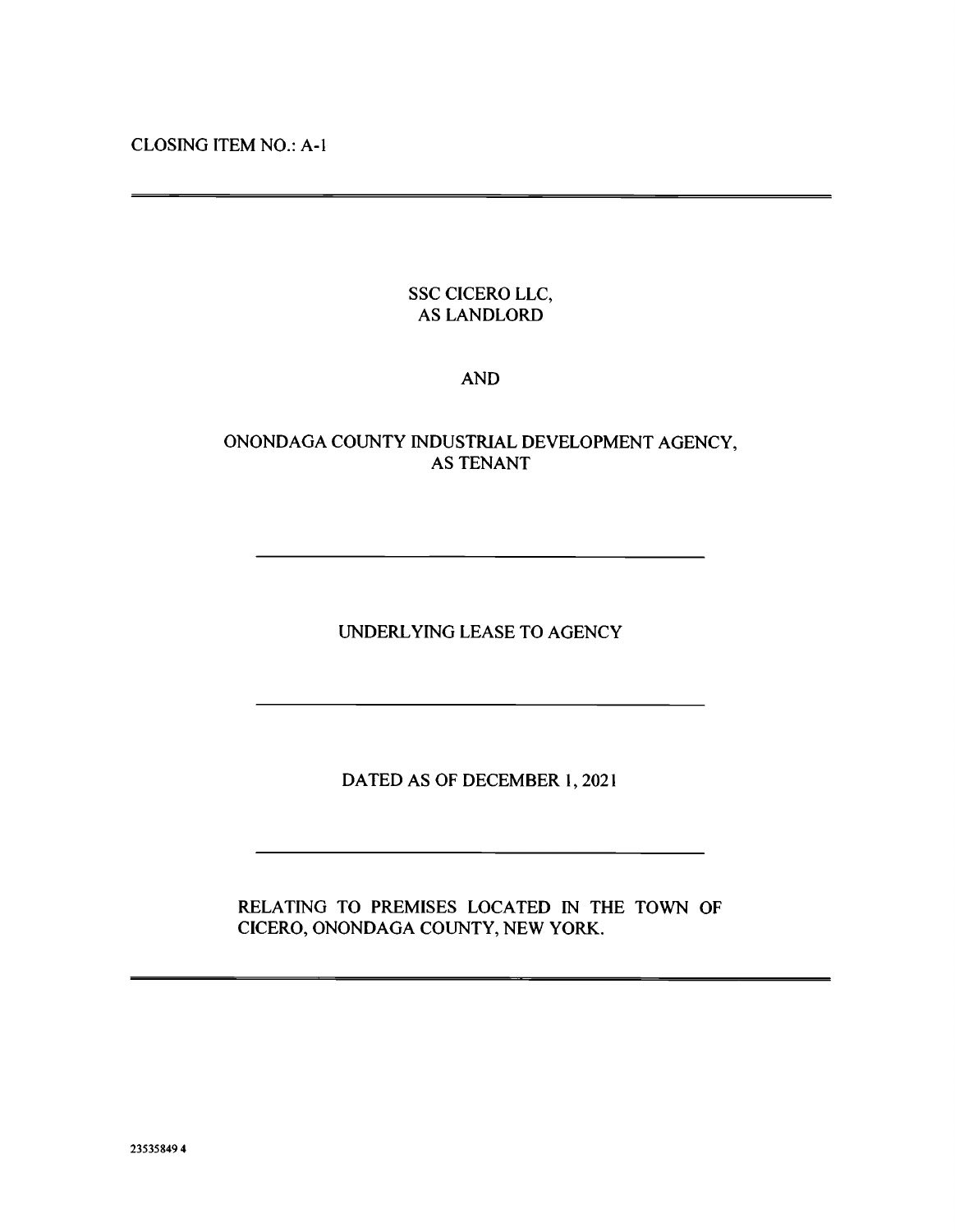## TABLE OF CONTENTS

# (This Table of Contents is not part of the Underlying Lease and is for convenience of reference only.)

PAGE

### ARTICLE I **DEFINITIONS**

| <b>SECTION 1.1.</b> |  |
|---------------------|--|
|                     |  |

#### ARTICLE II REPRESENTATIONS AND WARRANTIES

| <b>SECTION 2.1.</b> |  |
|---------------------|--|
|                     |  |

# ARTICLE III

# LEASE PROVISIONS

| SECTION 3.1.         |  |
|----------------------|--|
| <b>SECTION 3.2.</b>  |  |
| <b>SECTION 3.3.</b>  |  |
| <b>SECTION 3.4.</b>  |  |
| SECTION 3.5.         |  |
| SECTION 3.6.         |  |
| SECTION 3.7.         |  |
| <b>SECTION 3.8.</b>  |  |
| <b>SECTION 3.9.</b>  |  |
| <b>SECTION 3.10.</b> |  |
|                      |  |

#### ARTICLE IV EVENTS OF DEFAULT AND REMEDIES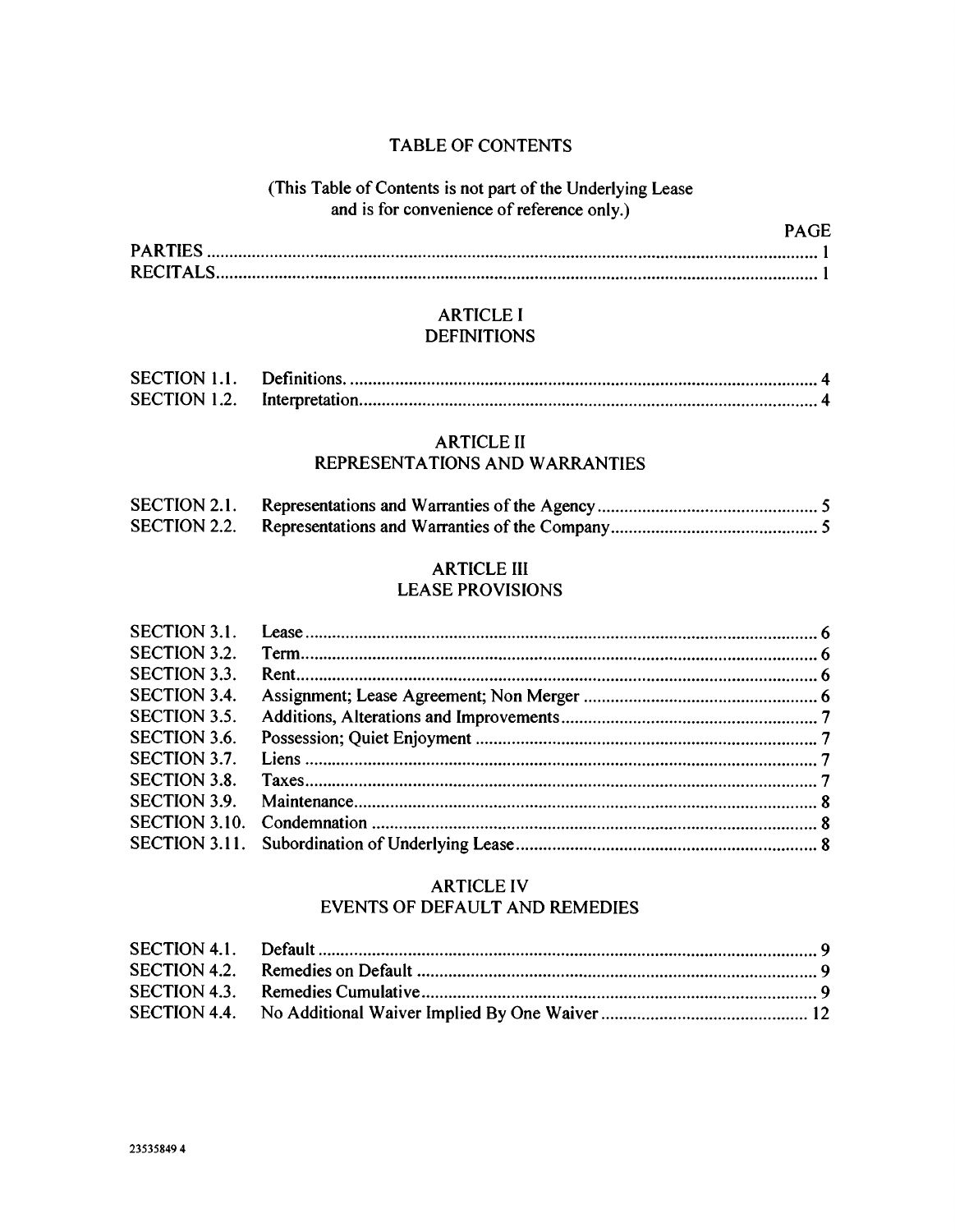# ARTICLE V **MISCELLANEOUS**

| <b>SECTION 5.1.</b>  |                                                            |  |
|----------------------|------------------------------------------------------------|--|
| <b>SECTION 5.2.</b>  |                                                            |  |
| <b>SECTION 5.3.</b>  |                                                            |  |
| SECTION 5.4.         |                                                            |  |
| SECTION 5.5.         |                                                            |  |
| SECTION 5.6.         |                                                            |  |
| SECTION 5.7.         |                                                            |  |
| <b>SECTION 5.8.</b>  | Table of Contents and Section Headings Not Controlling  15 |  |
| <b>SECTION 5.9.</b>  |                                                            |  |
| SECTION 5.10.        |                                                            |  |
| SECTION 5.11.        |                                                            |  |
| <b>SECTION 5.12.</b> |                                                            |  |
|                      |                                                            |  |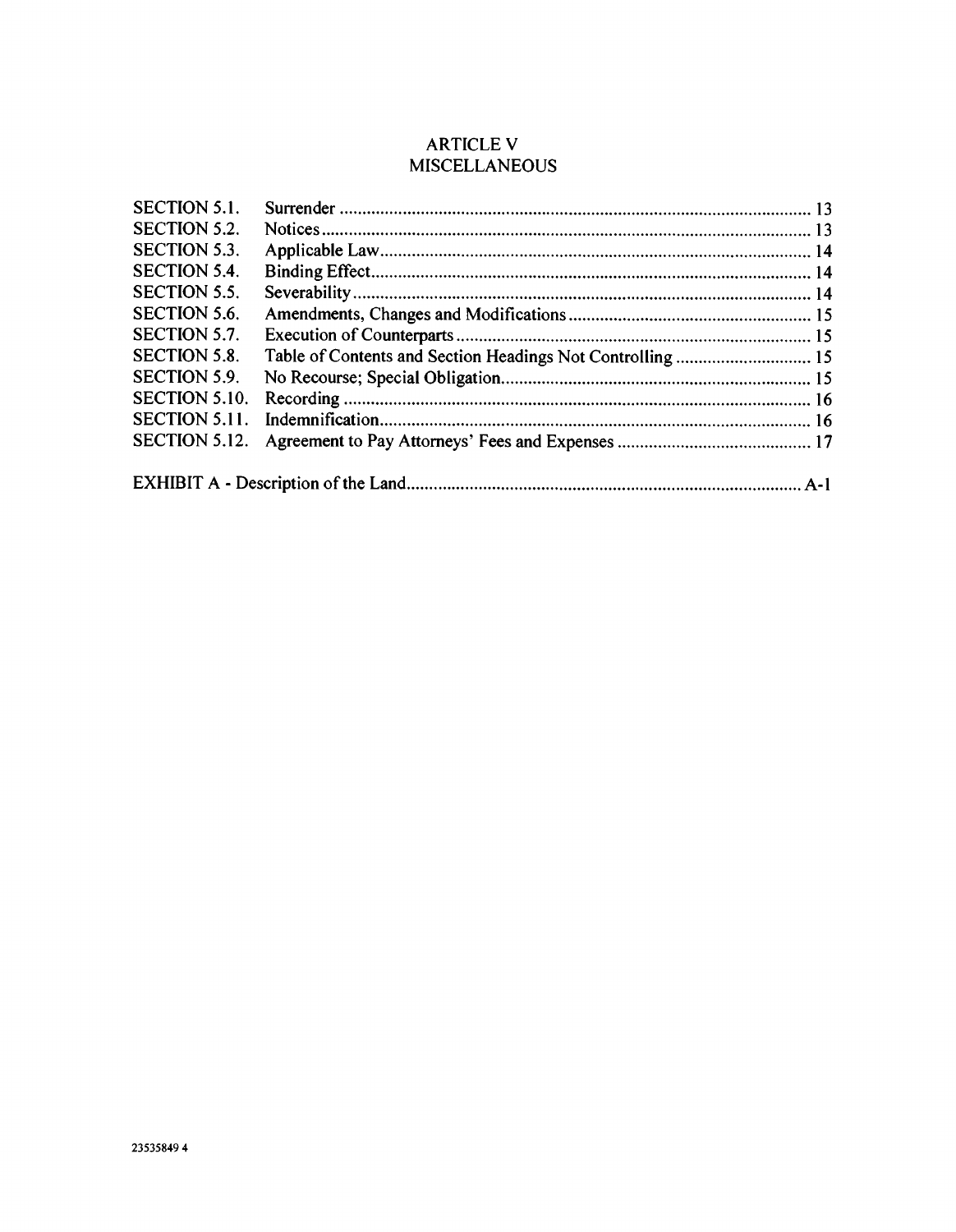#### UNDERLYING LEASE

THIS UNDERLYING LEASE TO AGENCY dated as of December 1, 2021 (the "Underlying Lease") by and between SSC CICERO LLC, a limited liability company organized and existing under the laws of the State of Florida, having an office for the transaction of business located at  $c/o$ Goldman Sachs Asset Management, 750 Park of Commerce Boulevard, Suite 200, Boca Raton, Florida 33487 (the "Company"), as landlord, and ONONDAGA COUNTY INDUSTRIAL DEVELOPMENT AGENCY, a public benefit corporation of the State of New York having an office for the transaction of business located at 333 West Washington Street, Suite 130, Syracuse, New York 13202 (the "Agency"), as tenant;

#### WITNESSETH:

WHEREAS, Title 1 of Article 18-A of the General Municipal Law of the State of New York (the "Enabling Act") was duly enacted into law as Chapter 1030 of the Laws of 1969 of the State of New York; and

WHEREAS, the Enabling Act authorizes and provides for the creation of industrial development agencies for the benefit of the several counties, cities, villages and towns in the State of New York (the "State") and empowers such agencies, among other things, to acquire, construct, reconstruct, lease, improve, maintain, equip and dispose of land and any building or other improvement, and all real and personal properties, including, but not limited to machinery and equipment deemed necessary in connection therewith, whether or not now in existence or under construction, which shall be suitable for manufacturing, warehousing, research, commercial or industrial purposes, in order to advance the job opportunities, health, general prosperity and economic welfare of the people of the State and to improve their standard of living; and

WHEREAS, the Enabling Act further authorizes each such agency, for the purpose of carrying out any of its corporate purposes, to lease or sell any or all of its facilities whether then owned or thereafter acquired; and

WHEREAS, the Agency was created, pursuant to and in accordance with the provisions of the Enabling Act, by Chapter 435 of the Laws of 1970 of the State and Chapter 676 of the Laws of 1975 of the State, as amended (collectively, with the Enabling Act, the "Act") and is empowered under the Act to undertake the Project (as hereinafter defined) in order to advance the job opportunities, health, general prosperity and economic welfare of the people of the State and improve their standard of living; and

WHEREAS, the Agency determined to accept an application (the "Application") from the Company, on behalf of itself and/or entities on behalf of the foregoing, and the Agency further agreed, subject to numerous conditions, to consider undertaking a project (the "Project") consisting of the following:  $(A)(1)$  the acquisition of a leasehold interest in all or a portion of an approximately 56.89 acre parcel of land located at 5827 McKinley Road (tax map no. 099.-0 1-31.2) in the Town of Cicero, Onondaga County, New York (the "Land"); (2) the construction on the Land of an approximately 55.5 acre solar power electric generating photo-voltaic plant (the "Facility"); and (3)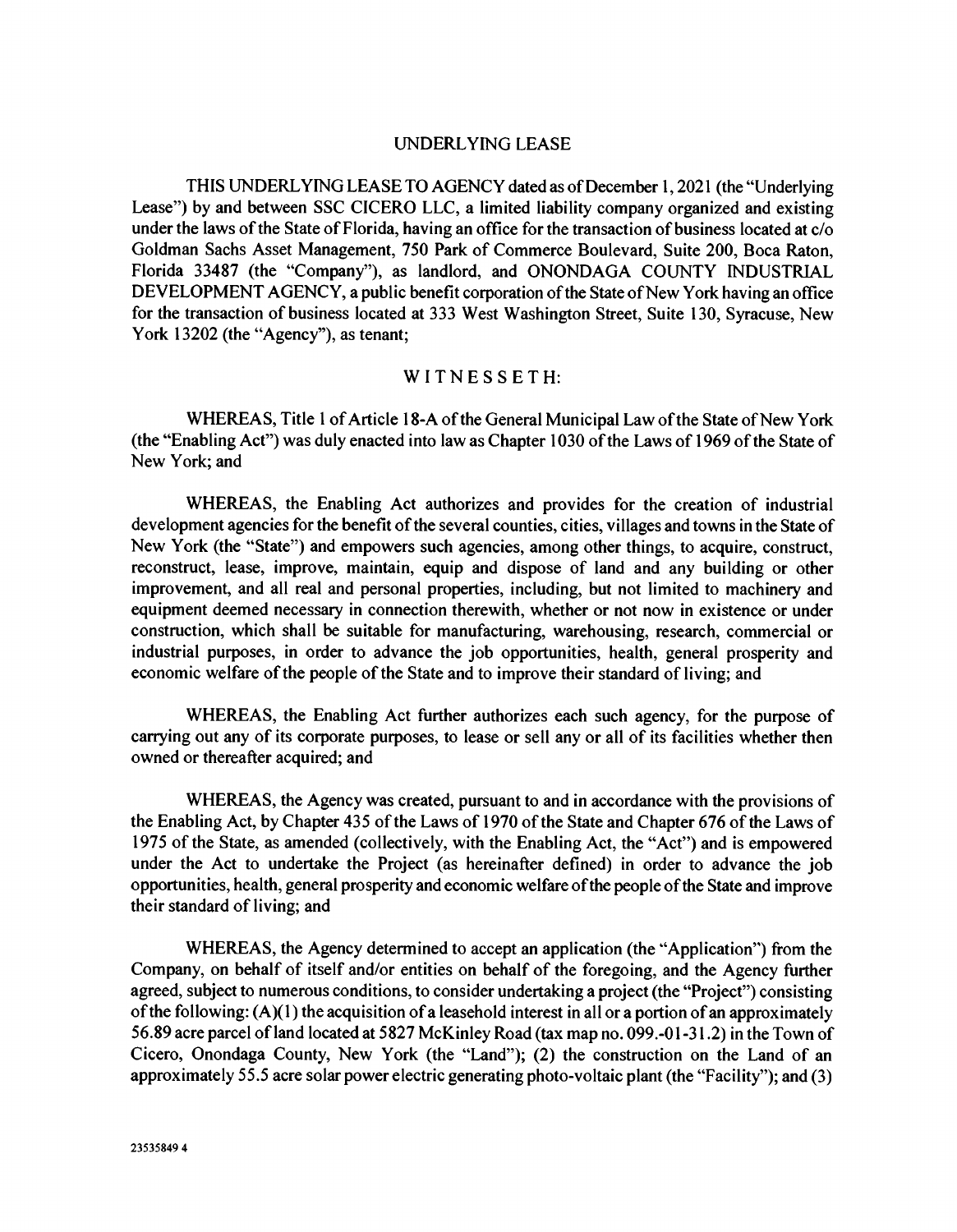the acquisition and installation therein and thereon of related fixtures, machinery, equipment and other tangible personal property (collectively, the "Equipment") (the Land, the Facility and the Equipment being collectively referred to as the "Project Facility"); (B) the granting of certain "financial assistance" (within the meaning of Section 854(14) of the Act) with respect to the foregoing, including potential exemptions from certain real property taxes and real estate transfer taxes (the "Financial Assistance"); and  $(C)$  the lease (with an obligation to purchase) or sale of the Project Facility to the Company or such other person as may be designated by the Company and agreed upon by the Agency; and

WHEREAS, on September 14, 2021, the members of the Agency duly adopted a resolution (the "Public Hearing Resolution") authorizing the Executive Director of the Agency, after consultation with the members of the Agency and the Agency's Counsel, to (A) establish the time, date and place for a public hearing of the Agency to hear all persons interested in the Project (the "Public Hearing"); (B) cause the Public Hearing to be held in a city, town or village where the Project Facility is located, and cause notice of such Public Hearing to be given to the public by publishing a notice or notices of such Public Hearing in a newspaper of general circulation available to the residents of the governmental units where the Project Facility is located, such notice or notices to comply with the requirements of Section 859-a of the Act; (C) cause notice of the Public Hearing to be given to the chief executive officer of the County of Onondaga (the "County") and of each city, town, village and school district in which the Project Facility is located, such notice or notices to comply with the requirements of Section 859-a of the Act; and (D) conduct such Public Hearing; and

WHEREAS, pursuant to the authorization contained in the Public Hearing Resolution, the Executive Director of the Agency (A) caused notice of public hearing of the Agency (the "Public Hearing") pursuant to Section 859-a of the Act, to hear all persons interested in the Project and the Financial Assistance being contemplated by the Agency with respect to the Project, to be mailed on September 20, 2021 to the chief executive officers of the county and of each city, town, village and school district (collectively, the "Affected Tax Jurisdictions") in which the Project Facility is or is to be located, (B) caused notice of the Public Hearing to be published on September 21, 2021 in The Post-Standard, a newspaper of general circulation available to the residents of the Town of Cicero, Onondaga County, New York (the "Public Hearing Notice"), (C) conducted the Public Hearing on October 4, 2021 at 11:30 a.m., local time at Cicero Town Hall, 8236 Brewerton Road, Cicero, New York, and (D) prepared a report of the Public Hearing (the "Public Hearing Report") fairly summarizing the views presented at such Public Hearing and caused copies of said Public Hearing Report to be made available to the members of the Agency; and

WHEREAS, the requirements of Article 8 of the Environmental Conservation Law, Chapter 43-B of the Consolidated Laws of New York as amended (the "SEQR Act") and the regulations (the "Regulations") adopted pursuant thereto by the Department of Environmental Conservation of the State of New York being 6 NYCRR Part 617, as amended (the "Regulations collectively with the SEQR Act, "SEQRA"), applicable to the Project have been complied with; and

WHEREAS, pursuant to a resolution duly adopted by the members of the Agency on October 19, 2021 (the "Approving Resolution"), the Agency determined to grant the Financial Assistance and to enter into a lease agreement dated as of December 1, 2021 (the "Lease Agreement") by and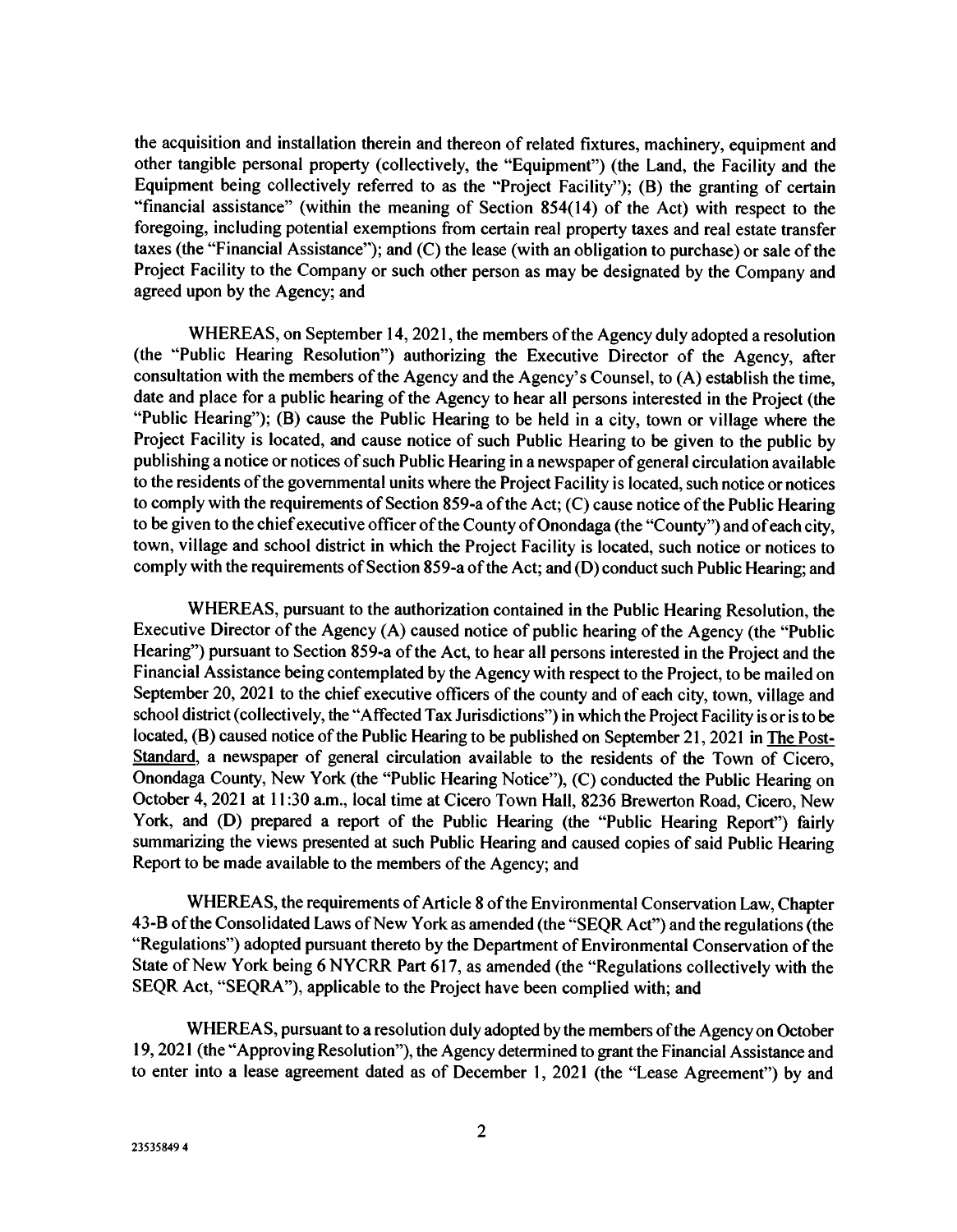between the Company and the Agency and certain other documents related to the Financial Assistance to the Project (collectively with the Lease Agreement, the "Basic Documents"); and

WHEREAS, simultaneously with the execution and delivery of this Underlying Lease (the "Closing"), (A) the Agency and the Company will execute and deliver the Lease Agreement pursuant to which the Agency will lease to the Company the Land and all improvements now or hereafter located on the Land (collectively, the "Premises"), (B) the Company will execute and deliver to the Agency a bill of sale dated as of December 1, 2021 (the "Bill of Sale to Agency"), which conveys to the Agency all right, title and interest of the Company in the Equipment, (C) the Agency and the Company will execute and deliver a project agreement dated as of December 1, 2021 (the "Project Agreement"), which sets forth the terms and conditions under which the Financial Assistance shall be provided to the Company, (D) the Company and the Agency will execute and deliver a payment in lieu of tax agreement dated as of December 1, 2021 (the "Payment in Lieu of Tax Agreement") by and between the Agency and the Company, pursuant to which the Company will agree to pay certain payments in lieu of taxes with respect to the Project Facility, and (E) the Agency will file with the assessor and mail to the chief executive officer of each "affected tax jurisdiction" (within the meaning of such quoted term in Section 854(16) of the Act) a copy of a New York State Board of Real Property Services Form 412-a (the form required to be filed by the Agency in order for the Agency to obtain a real property tax exemption with respect to the Project Facility under Section 412-a of the Real Property Tax Law) (the "Real Property Tax Exemption Form") relating to the Project Facility and the Payment in Lieu of Tax Agreement; and

WHEREAS, SSC Cicero Land LLC (the "Landlord") will be the fee owner of the Land prior to February 28, 2022 by the exercise by the Landlord of its rights under a certain option agreement between the Landlord and Whitacre Properties, as current owner of the Land, a memorandum of which option agreement was recorded at the Onondaga County Clerk's Office on October 7, 2021 as Instrument Number 2021-00048063 (such exercise of option being the "Landlord's Exercise of Option"); and

WHEREAS, prior to February 28, 2022, the Landlord will lease the Land to the Company pursuant to a certain ground lease solar agreement, to be entered into prior to February 28, 2022 (as amended, supplemented and/or assigned, as of the date hereof and as the same may be further amended from time to time in accordance therewith, the "Property Lease") between the Landlord and the Company, such Property Lease as contemplated by a certain option agreement between the Landlord and the Company, a memorandum of which option agreement was recorded at the Onondaga County Clerk's Office on October 11, 2021 as Instrument Number 2021-00048540 such exercise of option being the "Company's Exercise of Option"); and

WHEREAS, the Property Lease shall remain in effect for the term of the Lease Agreement unless otherwise consented to in writing by the Agency; and

WHEREAS, the Company desires to convey a leasehold interest in the Land and the Facility to the Agency pursuant to the terms of this Underlying Lease; and

WHEREAS, all things necessary to constitute this Underlying Lease a valid and binding agreement by and between the parties hereto in accordance with the terms hereof have been done and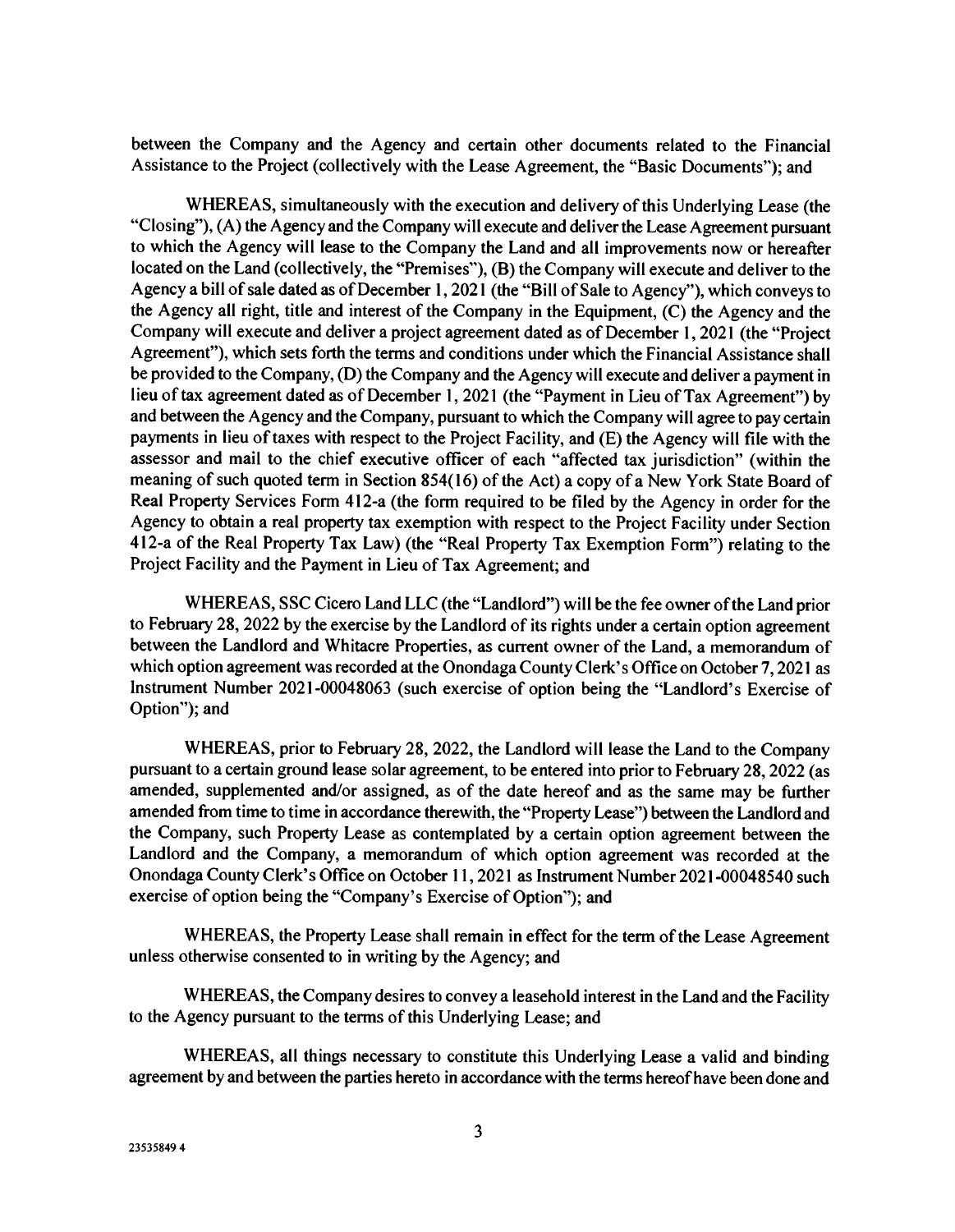performed, and the creation, execution and delivery of this Underlying Lease have in all respects been duly authorized by the Agency and the Company;

NOW, THEREFORE, FOR AND IN CONSIDERATION OF THE PREMISES AND THE MUTUAL COVENANTS HEREINAFTER CONTAINED, THE PARTIES HERETO HEREBY FORMALLY COVENANT, AGREE AND BIND THEMSELVES AS FOLLOWS, TO WIT: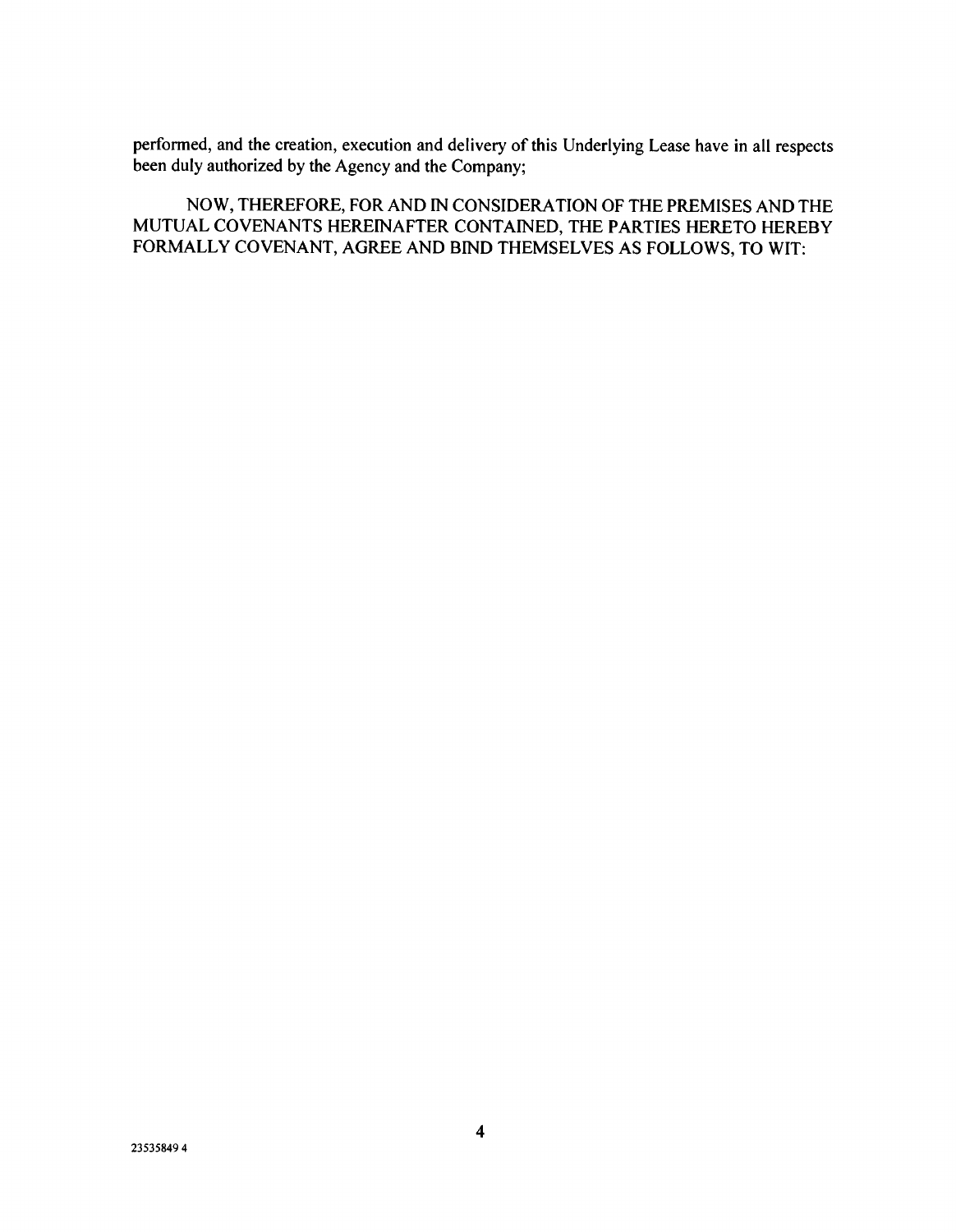# ARTICLE I

### DEFINITIONS

SECTION 1.1. DEFINITIONS. All of the capitalized terms used in this Underlying Lease and the preamble hereto not otherwise defined shall have the meanings assigned thereto in the Lease Agreement dated as of December 1, 2021 by and between the Agency and the Company.

SECTION 1.2. INTERPRETATION. In this Underlying Lease, unless the context otherwise requires:

(A) The terms "hereby", "hereof', " herein", "hereunder", and any similar terms as used in this Underlying Lease, refer to in this Underlying Lease, and the term "heretofore" shall mean before, and the term "hereafter" shall mean after, the date of this Underlying Lease.

(B) Words of masculine gender shall mean and include correlative words of feminine and neuter genders.

(C) Words importing the singular number shall mean and include the plural number, and vice versa.

(D) Any headings preceding the texts of the several Articles and Sections of this Underlying Lease, and any table of contents or marginal notes appended to copies hereof, shall be solely for convenience of reference and shall neither constitute a part of this Underlying Lease nor affect its meaning, construction or effect.

(E) Any certificates, letters or opinions required to be given pursuant to this Underlying Lease shall mean a signed document attesting to or acknowledging the circumstances, representations, opinions of law or other matters therein stated or set forth or setting forth matters to be determined pursuant to this Underlying Lease.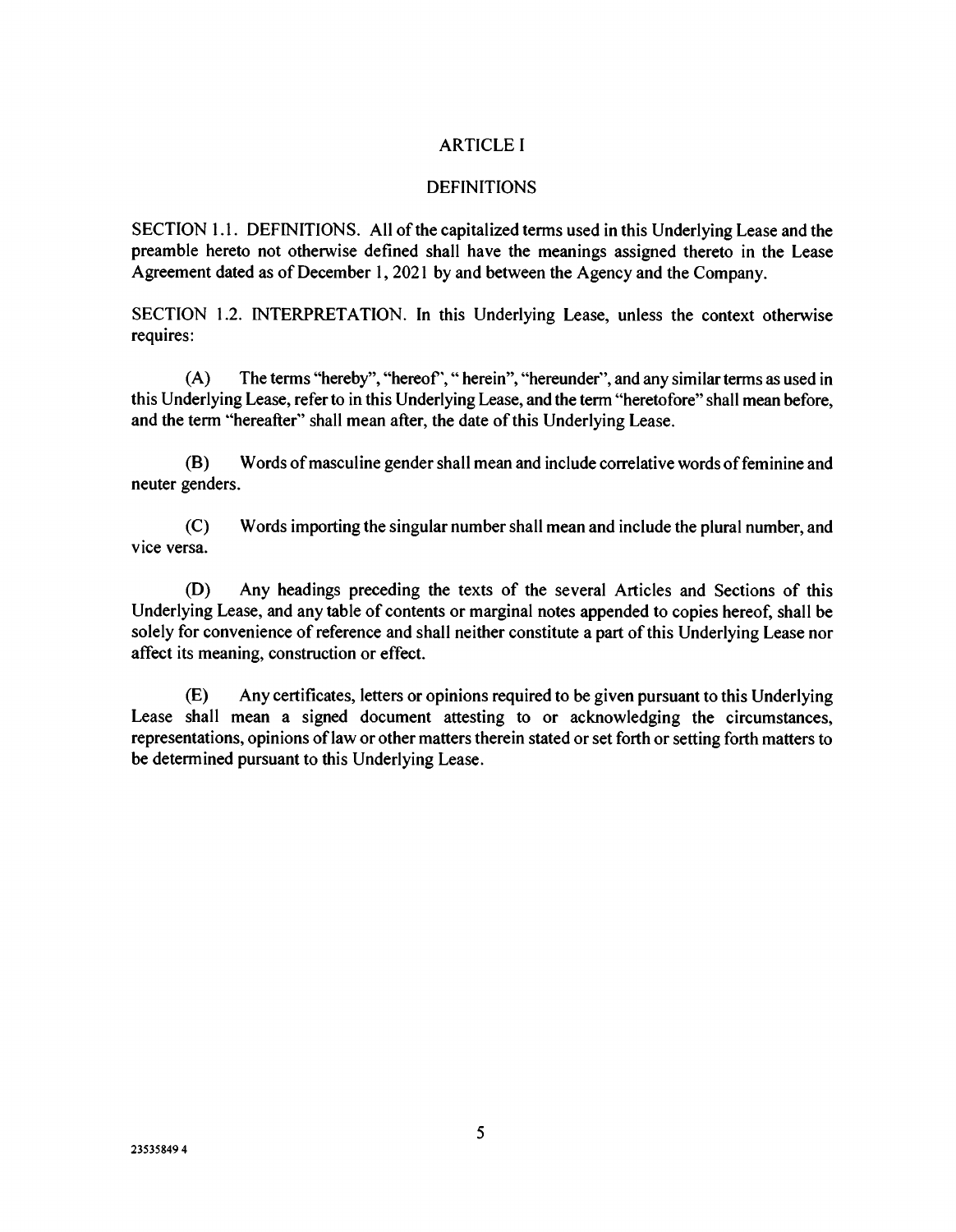## **ARTICLE II**

#### REPRESENTATIONS AND WARRANTIES

SECTION 2.1. REPRESENTATIONS AND WARRANTIES OF THE AGENCY. The Agency makes the following representations and warranties as the basis for the undertakings on its part herein contained:

(A) The Agency is duly established under the provisions of the Act and has the power to enter into this Underlying Lease and to carry out its obligations hereunder.

(B) Neither the execution and delivery of this Underlying Lease nor the consummation of the transactions contemplated hereby will conflict with or result in a breach by the Agency of any of the terms, conditions or provisions of the Act, the by-laws of the Agency or any order, judgment, agreement or instrument to which the Agency is a party or by which the Agency is bound, or will constitute a default by the Agency under any of the foregoing.

SECTION 2.2. REPRESENTATIONS AND WARRANTIES OF THE COMPANY. The Company makes the following representations and warranties as the basis for the undertakings on its part herein contained:

(A) The Company is a limited liability company organized and existing under the laws of the State of Florida and is qualified to do business in the State of New York and all other jurisdictions in which its operations or ownership of Properties so require, and has the power to enter into this Underlying Lease and carry out its obligations hereunder and has been duly authorized to execute this Underlying Lease. This Underlying Lease and the transactions contemplated hereby have been duly authorized by all necessary action on the part of the sole member of the Company.

(B) Neither the execution and delivery of this Underlying Lease, the consummation of the transactions contemplated hereby nor the fulfillment of or compliance with the provisions of this Underlying Lease will (1) conflict with or result in a breach of any of the terms, conditions or provisions of the articles of organization or the operating agreement of the Company or any order, judgment, agreement or instrument to which the Company is a party or by which the Company is bound, or constitute a default under any of the foregoing, or (2) result in the creation or imposition of any Lien of any nature upon any Property of the Company, or (3) require consent (which has not been heretofore received) under any restriction, agreement or instrument to which the Company is a party or by which the Company or any of its Property may be bound or affected, or (4) require consent (which has not been heretofore received) under, conflict with or violate any existing law, rule, regulation, judgment, order, writ, injunction or decree of any government, governmental instrumentality or court (domestic or foreign) having jurisdiction over the Company or any of the Property of the Company.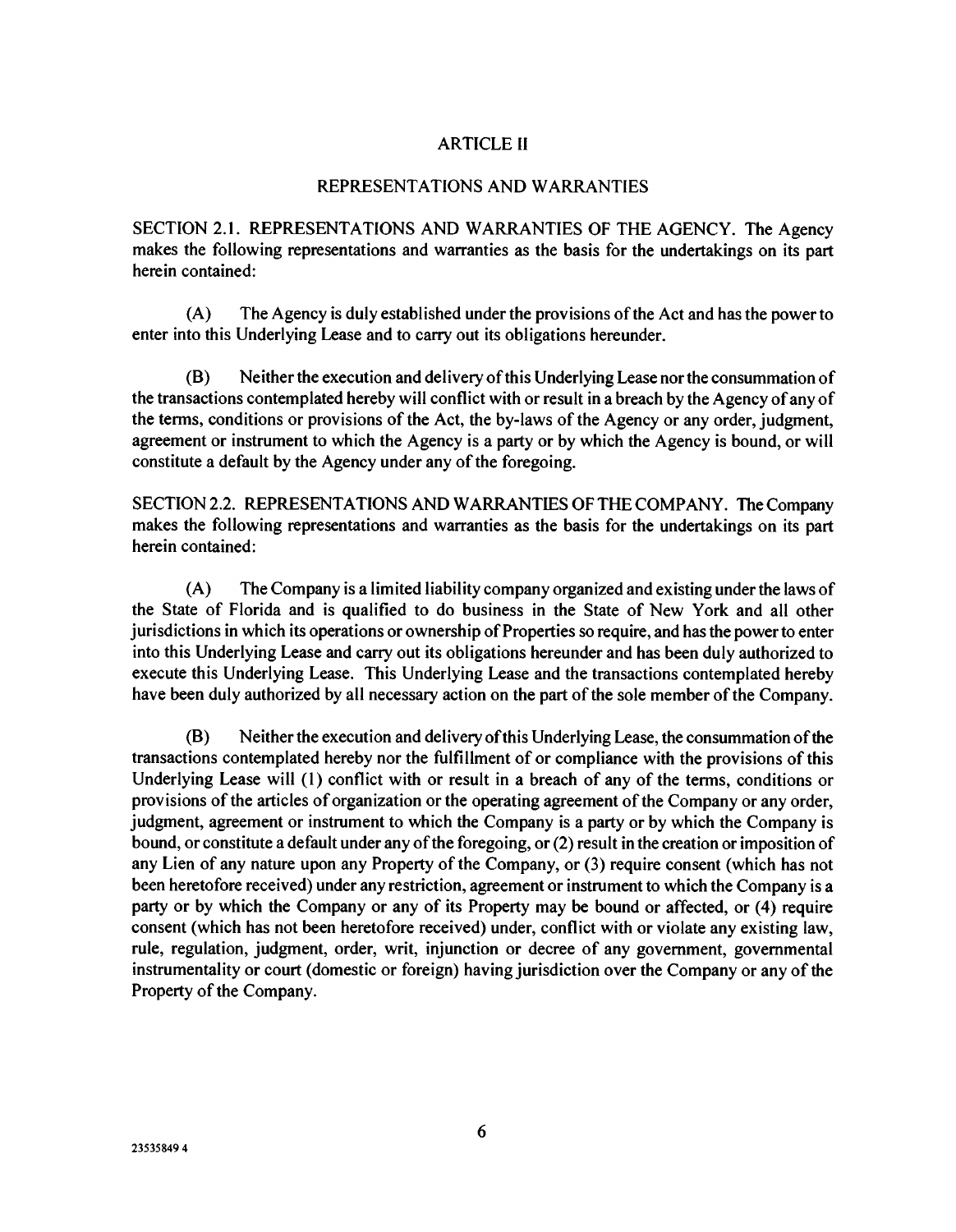# ARTICLE Ill

#### LEASE PROVISIONS

SECTION 3.1. LEASE. (A) Subject to the Landlord's Exercise of Option and the Company's Exercise of Option and evidence thereof provided pursuant to Section 2.2(M) of the Lease Agreement, the Company hereby demises and leases to the Agency, and the Agency hereby hires and leases from the Company, the Land, as said Land is more particularly described on Exhibit A attached hereto, and the improvements now and hereafter located thereon, including the Facility (the Land and the Facility being sometimes collectively referred to as the "Premises") for the term set forth in Section 3.2 hereof. The Premises are intended to include (1) all buildings and improvements now or hereafter located on the Land, (2) any strips or gores of land adjoining the Land, (3) any land lying in the bed of any street or avenue abutting the Land, to the centerline thereof, and (4) a nonexclusive right to use any easements or other rights in adjoining property inuring to the Company by reason of the Company's ownership of the Land.

(B) It is the intention of the Company and the Agency that the Agency shall hold leasehold title to the entire Premises. Accordingly, leasehold title to the Premises and any other improvements hereinafter constructed by the Agency and/or the Company on the Land shall vest in the Agency or its successors and assigns and, upon completion of the Project, to lease the Project Facility when the same is constructed thereon.

SECTION 3.2. TERM. (A) The term of this Underlying Lease (the "Term") shall commence as of December 1, 2021 (the "Commencement Date") and shall expire on the earlier to occur of (i) February 29, 2048, and (ii) so long as neither of the Lease Agreement nor the Company's right of possession as lessee thereunder shall have been terminated by the Agency pursuant to Article X thereof, the termination of the term of the Lease Agreement.

(B) So long as neither the Lease Agreement nor the Company's right, of possession as lessee thereunder shall have been terminated by the Agency pursuant to Article X thereof, upon any termination of this Underlying Lease, the Company shall prepare and the Agency will execute and deliver to the Company such instruments as the Company shall deem appropriate to evidence the release and discharge of this Underlying Lease.

SECTION 3.3. RENT. The rent payable by the Agency under this Underlying Lease shall be one dollar (\$1.00) and other good and valuable consideration, receipt of which is hereby acknowledged by the Company.

SECTION 3.4. ASSIGNMENT; LEASE AGREEMENT; NON-MERGER. (A) Except as provided in the Lease Agreement, the Agency shall not sell, assign or lease (other than pursuant to the Lease Agreement) its rights hereunder or the leasehold estate hereby created, except with the express written consent of the Company.

(B) Contemporaneously with the execution and delivery of this Underlying Lease, the Agency shall enter into the Lease Agreement, pursuant to which the Company as agent of the Agency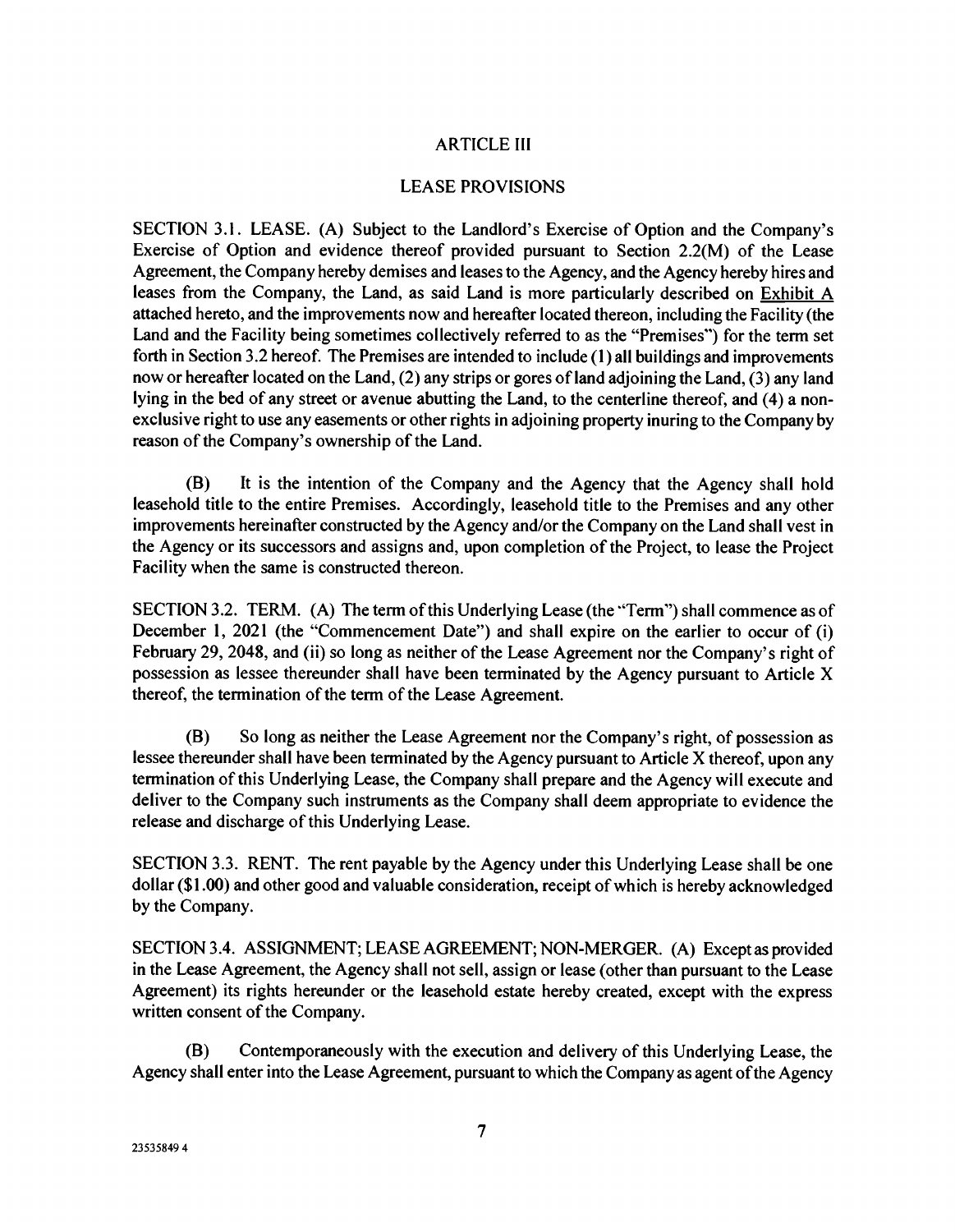agrees to undertake and complete the Project and the Agency agrees to lease the Premises to the Company. Pursuant to the Lease Agreement, the Company, as sublessee of the Premises under the Lease Agreement, is required to perform all of the Agency's obligations under this Underlying Lease. Accordingly, and notwithstanding anything to the contrary contained in this Underlying Lease, the Company shall not be entitled to declare a default hereunder or exercise any rights or remedies hereunder if any asserted default by the Agency hereunder relates to a failure by the Company, as sublessee of the Premises under the Lease Agreement, to perform its corresponding obligations under the Lease Agreement.

(C) Pursuant to the Lease Agreement and this Section 3.4, during the term of this Underlying Lease, there shall be no merger of this Underlying Lease or of the leasehold estate created by this Underlying Lease with the fee estate in the Premises or any part thereof by reason of the fact that the same person, firm, corporation or other entity may acquire or own or hold, directly or indirectly, (A) this Underlying Lease or the leasehold estate created by this Underlying Lease or any interest in this Underlying Lease or in any such leasehold estate, (B) the Lease Agreement or the leasehold estate created by the Lease Agreement or any interest in the Lease Agreement or in any such leasehold estate and (C) the fee estate in the Premises or any part thereof or any interest in such fee estate, and no such merger shall occur unless and until all corporations, firms and other entities, including any mortgagee having any interest in (1) this Underlying Lease or the leasehold estate created by this Underlying Lease, (2) the Lease Agreement or the leasehold estate created by the Lease Agreement and (3) the fee estate in the Premises or any part thereof or any interest in such fee estate, shall join in a written instrument effecting such merger and shall duly record the same.

SECTION 3.5. ADDITIONS, ALTERATIONS AND IMPROVEMENTS. The Company shall have the right, from time to time, to make such changes, additions, improvements and alterations, demolition or new construction, structural or otherwise, to the Premises as the Company shall deem necessary or desirable. The Agency shall have a leasehold interest in any improvements now located or hereafter constructed upon the Premises, and in any modifications, additions, restrictions, repairs and replacements thereof during the term of this Underlying Lease, except as provided in the Lease Agreement.

SECTION 3.6. POSSESSION; QUIET ENJOYMENT. (A) Pursuant to the terms of the Lease Agreement, the Company has the exclusive right to possess and make improvements to the Premises leased hereby.

(B) The Agency, upon paying the rent and observing and keeping all covenants, warranties, agreements and conditions of this Underlying Lease on the Agency's part to be kept, shall quietly have, hold and enjoy the Premises during the Term.

SECTION 3.7. LIENS. So long as neither the Lease Agreement nor the Company's right of possession as lessee thereunder shall have been terminated by the Agency pursuant to Article X thereof, the Agency shall not, directly, or indirectly, create or permit to be created, any mortgage, lien, encumbrance or other charge upon, or pledge of, the Premises or the Agency's interest therein without the Company's prior written consent.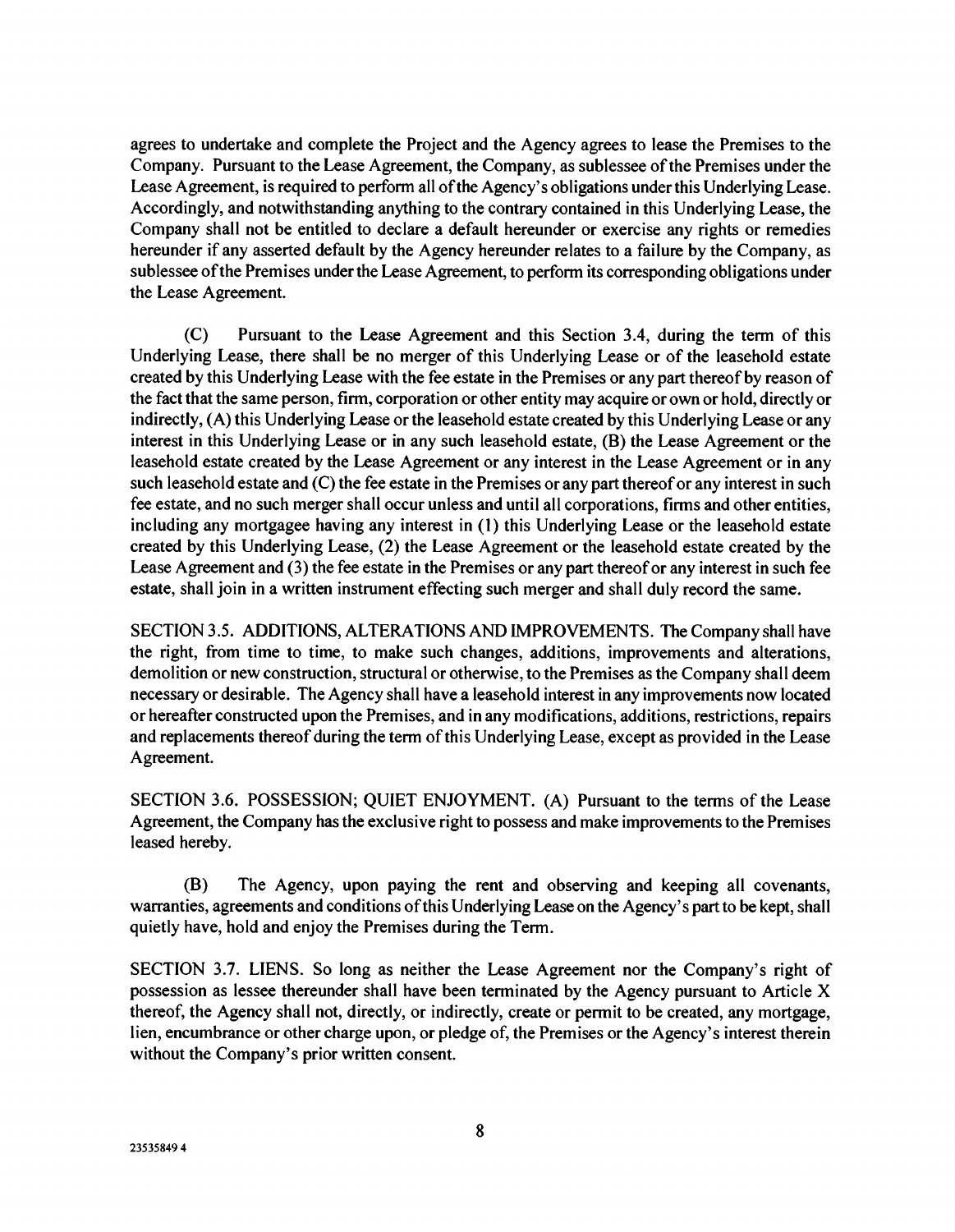SECTION 3.8. TAXES. (A) It is recognized that, under the provisions of the Act, the Agency is required to pay no taxes or assessments upon any property acquired by it or under its jurisdiction or control or supervision. The Company has agreed to pay all taxes levied against the Premises to the extent set forth in the Lease Agreement and the Payment in Lieu of Taxes Agreement.

(B) Pursuant to the Lease Agreement and the Payment in Lieu of Tax Agreement, the Agency has agreed to apply for the tax exemptions respecting the Premises to which the Agency may be entitled pursuant to the Act, upon the condition that the Company make certain payments in lieu of taxes respecting the Premises, as more fully set forth in the Lease Agreement and the Payment in Lieu of Tax Agreement. The Agency agrees to apply for any tax exemptions to which the Agency may be entitled with respect to the Premises.

(C) In the event that (1) the Agency's interest in the Premises shall be conveyed to the Company, (2) on the date on which the Company obtains the Agency's interest in the Premises, the Premises shall be assessed as exempt upon the assessment roll of any one or more of any taxing entities, and (3) the fact of obtaining title to the Agency's interest in the Premises shall not immediately obligate the Company to make pro rata tax payments pursuant to legislation similar to Chapter 635 of the 1978 Laws of the State (codified as subsection 3 of Section 302 of the Real Property Tax Law and Section 520 of the Real Property Tax Law), the Company shall be obligated to make payments in lieu of taxes to the respective receivers of taxes in amounts equal to those amounts which would be due from the Company as real property taxes with respect to the Premises if the Agency did not have a leasehold interest in the Premises until the first tax year in which the Premises shall appear on the tax rolls of the various taxing entities having jurisdiction over the Premises as a taxable parcel.

SECTION 3.9. MAINTENANCE. Pursuant to the Lease Agreement, during the term of this Underlying Lease, the Company has agreed, at the Company's sole cost and expense, to keep and maintain or cause to be kept and maintained the Project Facility (including the Premises and all improvements now or hereafter located thereon) in good order and condition and make or cause to be made all repairs thereto, interior and exterior, structural and nonstructural, ordinary and extraordinary, and foreseen and unforeseen. The Agency will have no responsibility with respect to the foregoing.

SECTION 3.10. CONDEMNATION. Subject to the provisions of the Lease Agreement, in the event of a total, substantial or partial taking by eminent domain or for any public or quasi-public use under any statute (or voluntary transfer or conveyance to the condemning agency under threat of condemnation), the Agency shall be entitled to its costs and expenses incurred with respect to the Premises (including any unpaid amounts due pursuant to the Basic Documents and the costs of participating in such condemnation proceeding or transfer), and thereafter the Agency shall not participate further in any condemnation award.

SECTION 3.11. SUBORDINATION OF UNDERLYING LEASE. This Underlying Lease and any and all modifications, amendments, renewals and extensions thereof is subject and subordinate (except with respect to the Unassigned Rights) to any mortgage or mortgages which may be granted by the Company (and the Agency if applicable) on the Project Facility or any portion thereof and to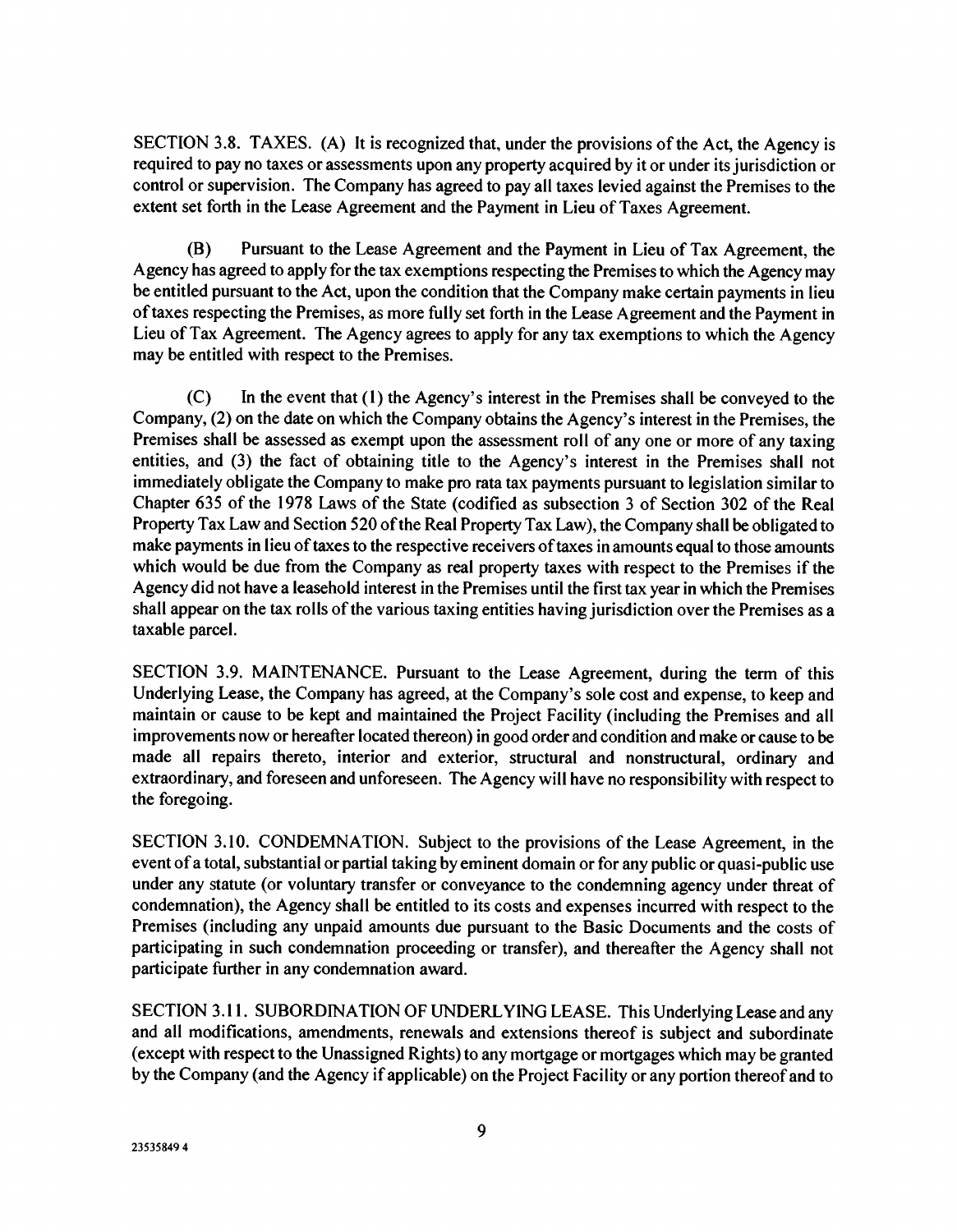any and all refinancings, modifications, amendments, consolidations, extensions, renewals, replacements and increases thereof.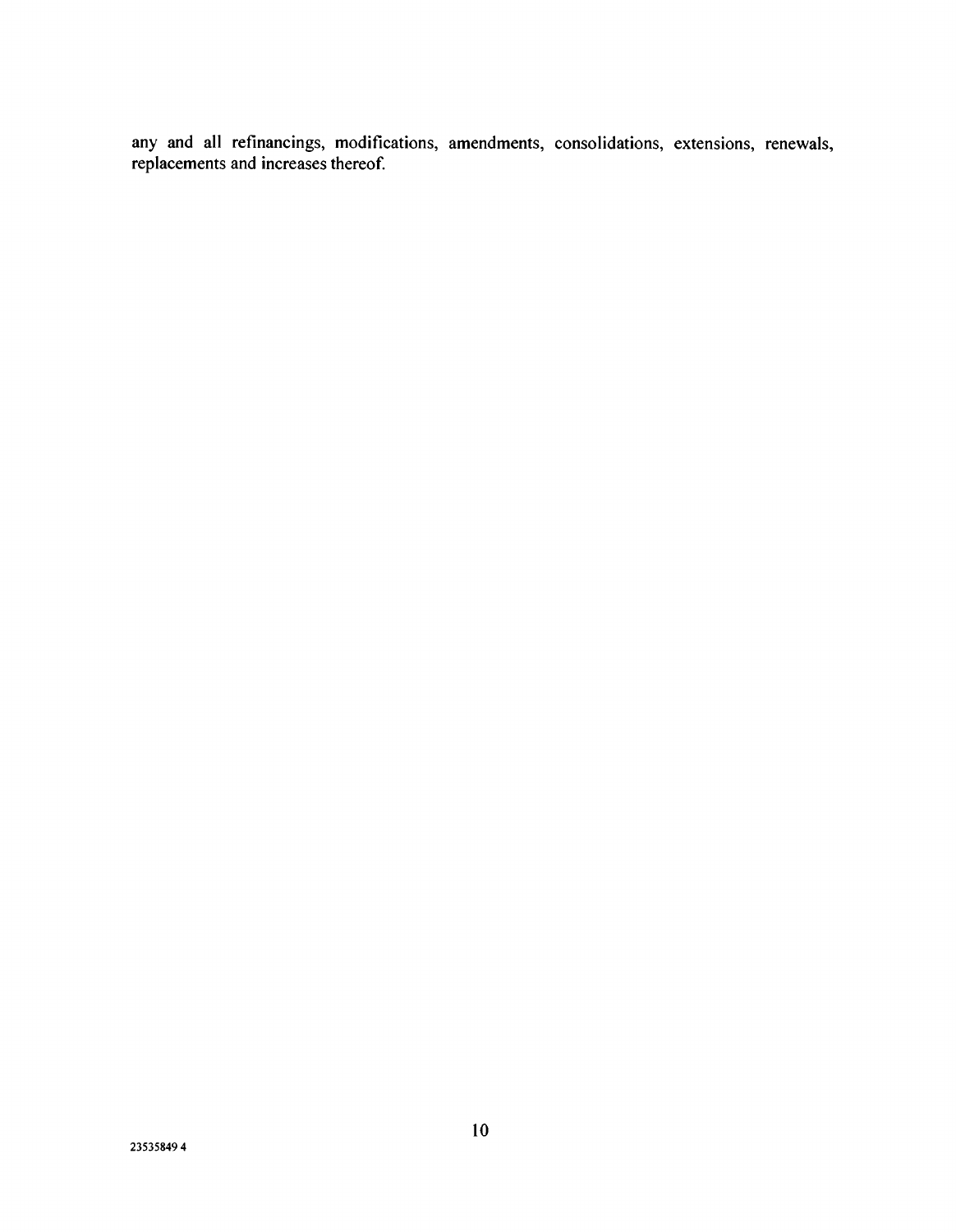#### ARTICLE IV

#### EVENTS OF DEFAULT AND REMEDIES

SECTION 4.1. DEFAULT. (A) Anyone or more of the following events shall constitute an "Event of Default" under this Underlying Lease:

(1) The failure of the Agency (or the Company on behalf of the Agency) to pay the rent due pursuant to this Underlying Lease within fifteen (15) days after written notice to the Agency specifying the nature of such default; or

(2) The failure of the Agency (or the Company on behalf of the Agency) to observe and perform any covenant, condition or agreement on its part to be performed (other than as referred to in paragraph (I) above) and continuance of such failure for a period of thirty (30) days after notice to the Agency specifying the nature of such default; provided that if by reason of the nature of such default the same cannot be remedied within thirty (30) days, failure of the Agency (or the Company on behalf of the Agency) to proceed promptly to cure the same and thereafter prosecute the curing of such default with due diligence.

(B) Notwithstanding the provisions of Section 4.1 (A) hereof, if by reason of force majeure (as hereinafter defined) either party hereto shall be unable, in whole or in part, to carry out its obligations under this Underlying Lease and if such party shall give notice and full particulars of such force majeure in writing to the other party within a reasonable time after the occurrence of the event or cause relied upon, the obligations under this Underlying Lease of the party giving such notice so far as they are affected by such force majeure, shall be suspended during the continuance of the inability, which shall include a reasonable time for the removal of the effect thereof. The suspension of such obligations for such period pursuant to this subsection (B) shall not be deemed an event of default under this Section. The term "force majeure" as used herein shall include, without limitation, acts of God, strikes, lockouts or other industrial disturbances, acts of public enemies, orders of any kind of government authority or any civil or military authority, hurricanes, storms, floods, washouts, droughts, arrests, restraint of government and people, civil disturbances, explosions, breakage or accident to machinery, transmission pipes or canals, and partial or entire failure of utilities. It is agreed that the settlement of strikes, lockouts and other industrial disturbances shall be entirely within the discretion of the party having difficulty and the party having difficulty shall not be required to settle any strike, lockout or other industrial disturbances by acceding to the demands of the opposing party or parties. Notwithstanding anything to the contrary contained herein, "force majeure" shall not include any acts or events caused by the negligence of the Company.

SECTION 4.2. REMEDIES ON DEFAULT. Whenever any Event of Default hereunder by one party hereto shall have occurred and be continuing for more than fifteen (15) days after written notice of default by the other party, the other party may enforce the provisions of this Underlying Lease and may enforce and protect its right by a suit or suits in equity or at law for (1) the specific performance of any covenant or agreement contained herein or (2) any other appropriate legal or equitable remedy.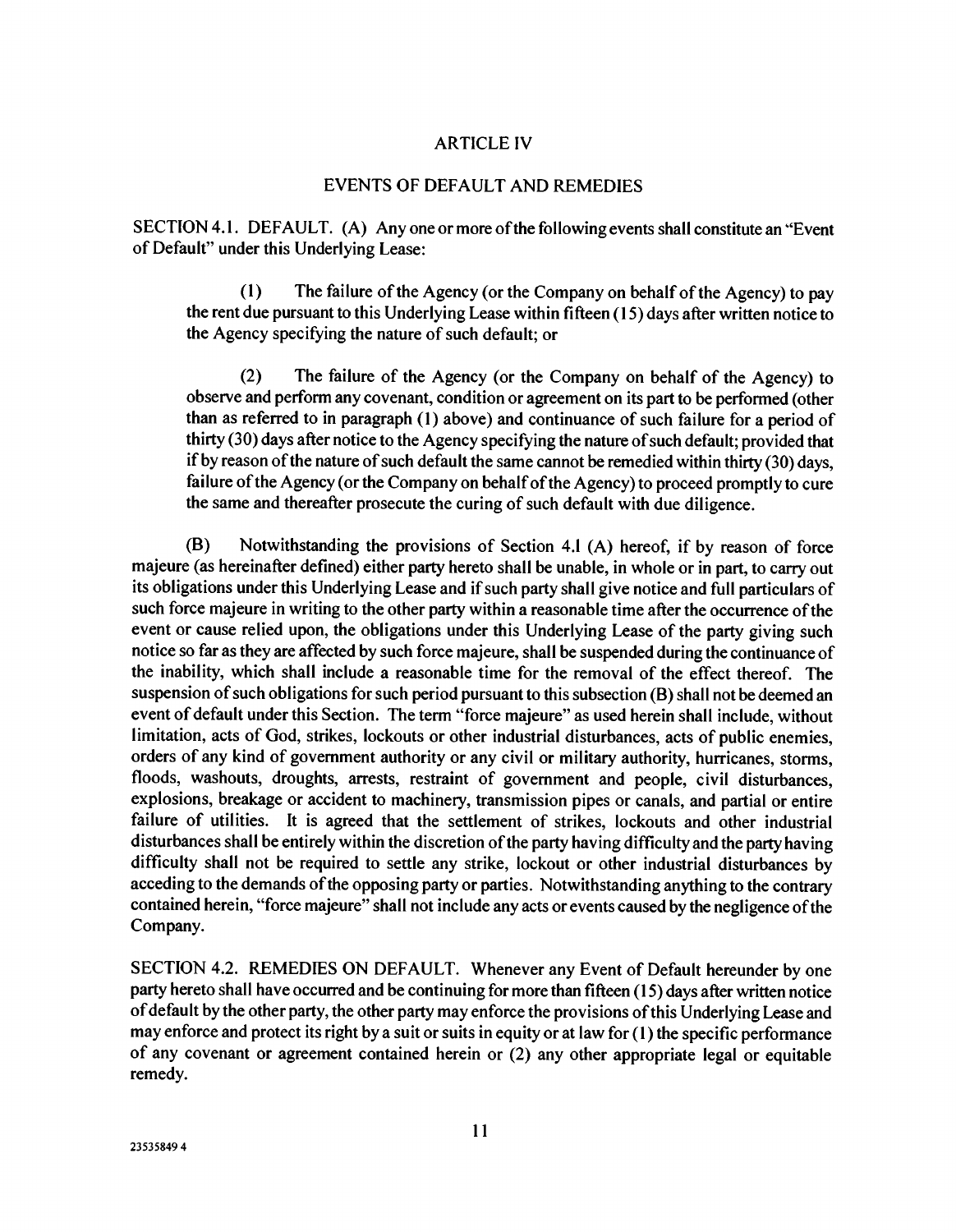SECTION 4.3. REMEDIES CUMULATIVE. No remedy herein conferred upon or reserved to the Company is intended to be exclusive of any other available remedy, but each and every such remedy shall be cumulative and in addition to every other remedy given under this Underlying Lease or now or hereafter existing at law or in equity. No delay or omission to exercise any right or power accruing upon any default shall impair any such right or power or shall be construed to be a waiver thereof, but any such right and power may be exercised from time to time and as often as may be deemed expedient.

SECTION 4.4. NO ADDITIONAL WAIVER IMPLIED BY ONE WAIVER. In the event any agreement contained herein should be breached by either party and thereafter such breach be waived by the other party, such waiver shall be limited to the particular breach so waived and shall not be deemed to waive any other breach hereunder.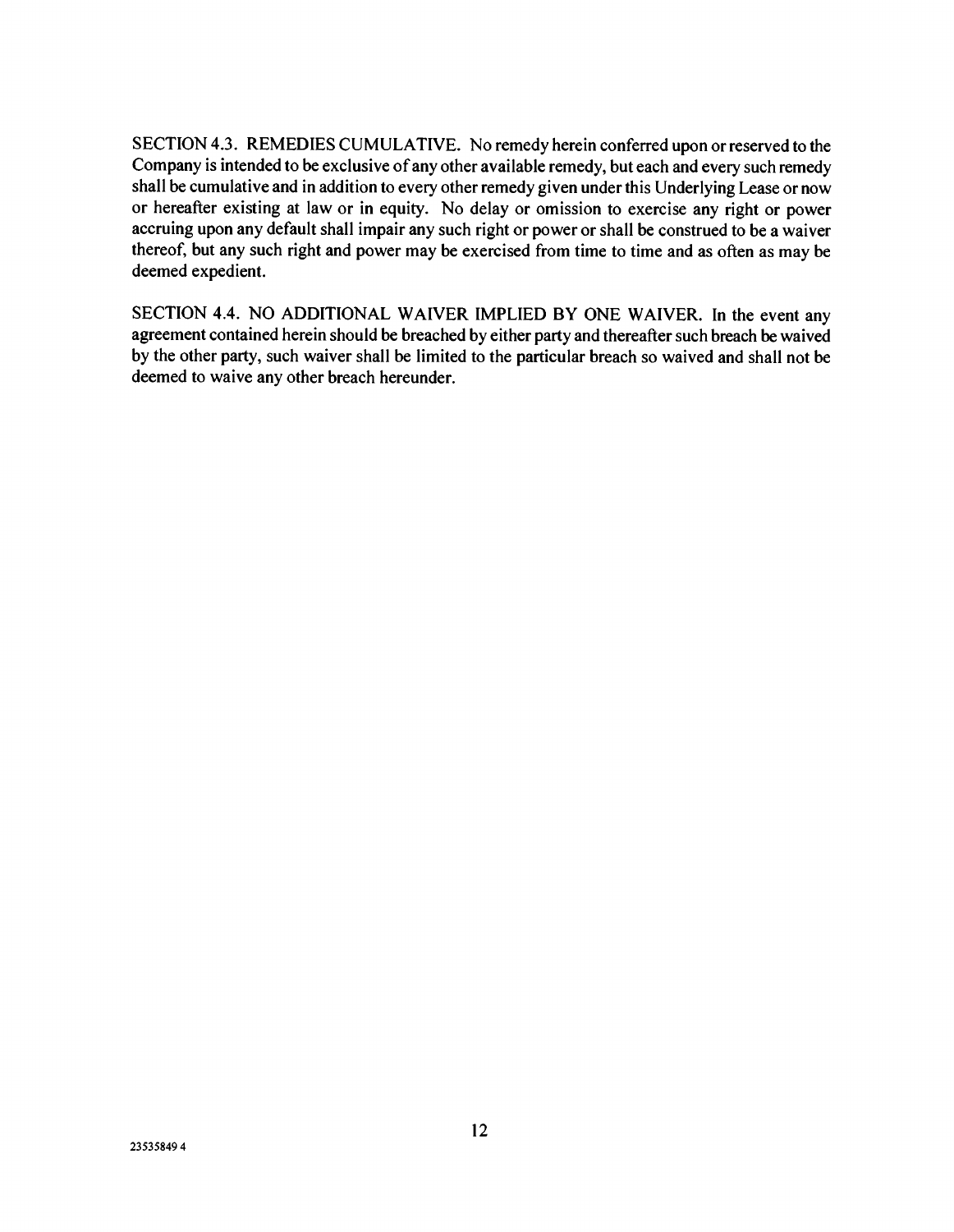### ARTICLE V

#### MISCELLANEOUS

SECTION 5.1. SURRENDER. (A) The Agency shall, on the last day of the Term or on the last day of any earlier termination of the Term, surrender and deliver the Premises and all buildings, improvements, alterations, equipment and fixtures located thereon to the possession and use of the Company without delay and in good order, condition and repair, except for reasonable wear and tear.

(B) On the last day of the Term or on the last day of any earlier termination of the Term, title to all buildings, improvements, alterations, equipment located on the Premises shall automatically, and without the need of any further or additional instrument, vest in the Company. Notwithstanding the foregoing, upon the reasonable request of the Company, the Agency shall execute and deliver to the Company an instrument in the form of Exhibit C to the Lease Agreement to be recorded to confirm this vesting of title.

SECTION 5.2. NOTICES. (A) All notices, certificates and other communications hereunder shall be in writing and shall be sufficiently given and shall be deemed given when (1) sent to the applicable address stated below by registered or certified mail, return receipt requested, or by such other means as shall provide the sender with documentary evidence of such delivery, or (2) delivery is refused by the addressee, as evidenced by an affidavit of the Person who attempted to effect such delivery.

(B) The addresses to which notices, certificates and other communications hereunder shall be delivered are as follows:

IF TO THE COMPANY:

SSC Cicero LLC 334 Arapahoe Avenue Boulder, Colorado 80302 Attention: John H. Switzer

WITH A COPY TO:

John H. Switzer, Esq. 334 Arapahoe Avenue Boulder, Colorado 80302

AND TO:

Goldman Sachs Asset Management 750 Park of Commerce Boulevard, Suite 200 Boca Raton, Florida 33487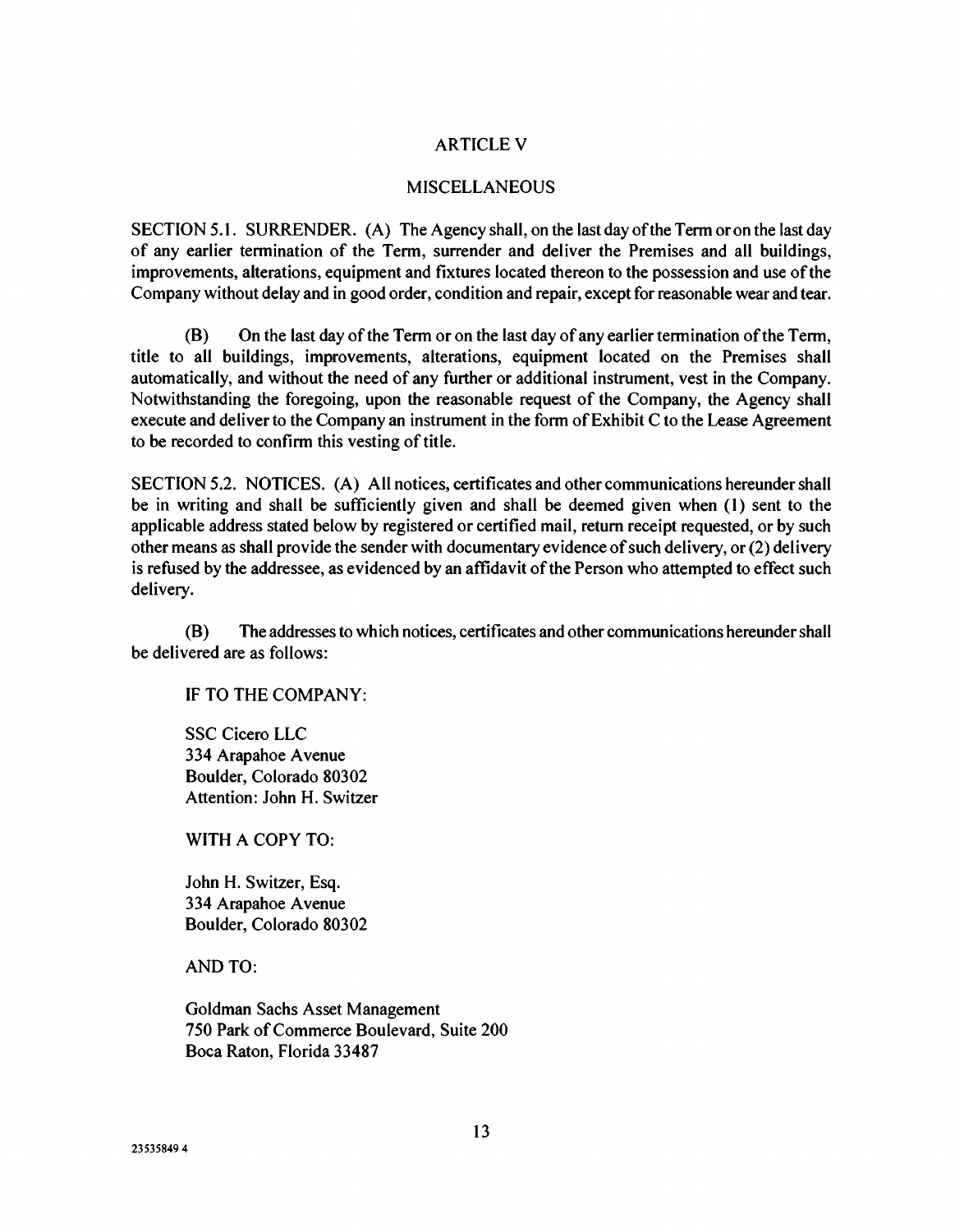GSRP Development Company X LLC c/o Goldman Sachs Asset Management, L.P. 200 West Street, 3rd Floor New York, New York 10282

Young / Sommer LLC Executive Woods Five Palisades Drive Albany, New York 12205

IF TO THE AGENCY:

Onondaga County Industrial Development Agency 333 West Washington Street, Suite 130 Syracuse, New York 13202 Attention: Executive Director

## WITH A COPY TO:

Barclay Damon LLP Barclay Damon Tower 125 East Jefferson Street Syracuse, New York 13202 Attention: Jeffrey W. Davis, Esq.

(C) The Agency and the Company may, by notice given hereunder, designate any further or different addresses to which subsequent notices, certificates or other communications shall be sent.

SECTION 5.3. APPLICABLE LAW. This Underlying Lease shall be governed exclusively by the applicable laws of the State.

SECTION 5.4. BINDING EFFECT. This Underlying Lease shall inure to the benefit of, and shall be binding upon the Agency and the Company and their respective successors and assigns; provided, that, except as provided elsewhere herein or in the Lease Agreement, the interest of the Agency in this Underlying Lease may not be assigned, sublet or otherwise transferred without the prior written consent of the Company.

SECTION 5.5. SEVERABILITY. If any one or more of the covenants or agreements provided herein on the part of the Agency or the Company to be performed shall, for any reason, be held or shall, in fact, be inoperative, unenforceable or contrary to law in any particular case, such circumstance shall not render the provision in question inoperative or unenforceable in any other case or circumstance. Further, if any one or more of the phrases, sentences, clauses, paragraphs or sections herein shall be contrary to law, then such covenant or covenants or agreement or agreements shall be deemed separable from the remaining provisions hereof and shall in no way affect the validity of the other provisions of this Underlying Lease.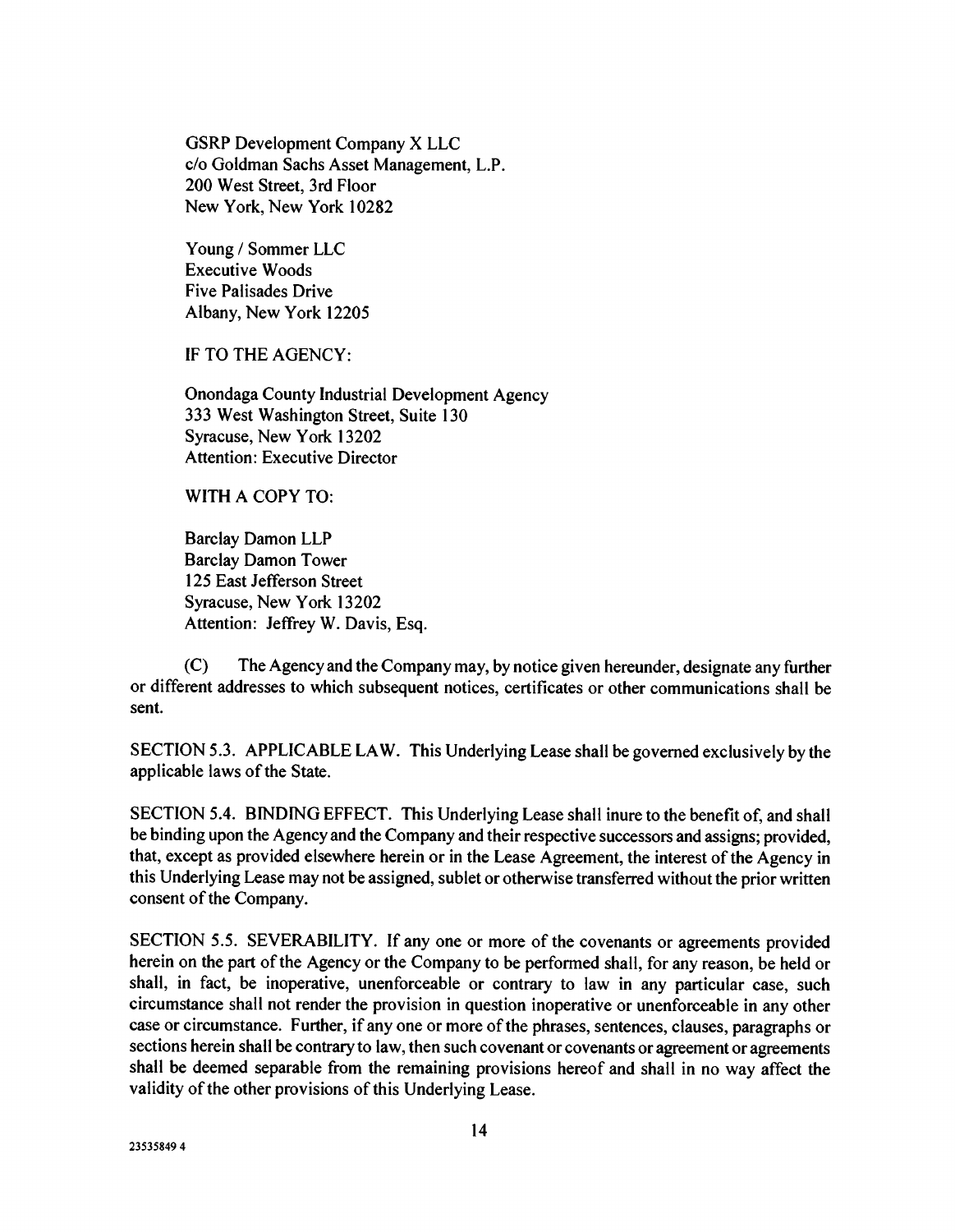SECTION 5.6. AMENDMENTS, CHANGES AND MODIFICATIONS. This Underlying Lease may not be amended, changed, modified, altered or terminated, except by an instrument in writing signed by the parties hereto.

SECTION 5.7. EXECUTION OF COUNTERPARTS. This Underlying Lease may be executed in several counterparts, each of which shall be an original and all of which shall constitute but one and the same instrument.

SECTION 5.8. TABLE OF CONTENTS AND SECTION HEADINGS NOT CONTROLLING. The Table of Contents and the headings of the several Sections in this Underlying Lease have been prepared for convenience of reference only and shall not control, affect the meaning of or be taken as an interpretation of any provision of this Underlying Lease.

SECTION 5.9. NO RECOURSE; SPECIAL OBLIGATION. (A) The obligations and agreements of the Agency contained herein shall be deemed the obligations and agreements of the Agency, and not of any member, officer, agent (other than the Company) or employee of the Agency in his/her individual capacity, and the members, officers, agents (other than the Company) and employees of the Agency shall not be liable personally hereon or thereon or be subject to any personal liability or accountability based upon or in respect hereof or thereof or of any transaction contemplated hereby or thereby.

(B) The obligations and agreements of the Agency contained herein shall not constitute or give rise to an obligation of the State of New York or the County of Onondaga, New York, and neither the State of New York nor the County of Onondaga, New York shall be liable hereon or thereon and, further, such obligations and agreements shall not constitute or give rise to a general obligation of the Agency, but rather shall constitute limited obligations of the Agency payable solely from the revenues of the Agency derived and to be derived from the lease, sale or other disposition of the Project Facility.

(C) No order or decree of specific performance with respect to any of the obligations of the Agency hereunder shall be sought or enforced against the Agency unless (1) the party seeking such order or decree shall first have requested the Agency in writing to take the action sought in such order or decree of specific performance, and ten (10) days shall have elapsed from the date of receipt of such request, and the Agency shall have refused to comply with such request (or, if compliance therewith would reasonably be expected to take longer than ten (10) days, shall have failed to institute and diligently pursue action to cause compliance with such request) or failed to respond within such notice period, (2) if the Agency refuses to comply with such request and the Agency's refusal to comply is based on its reasonable expectation that it will incur fees and expenses, the party seeking such order or decree shall have placed in an account with the Agency an amount or undertaking sufficient to cover such reasonable fees and expenses, and (3) if the Agency refuses to comply with such request and the Agency's refusal to comply is based on its reasonable expectation that it or any of its members, officers, agents (other than the Company) or employees shall be subject to potential liability, the party seeking such order or decree shall (a) agree to indemnify and hold harmless the Agency and its members, officers, agents (other than the Company) and employees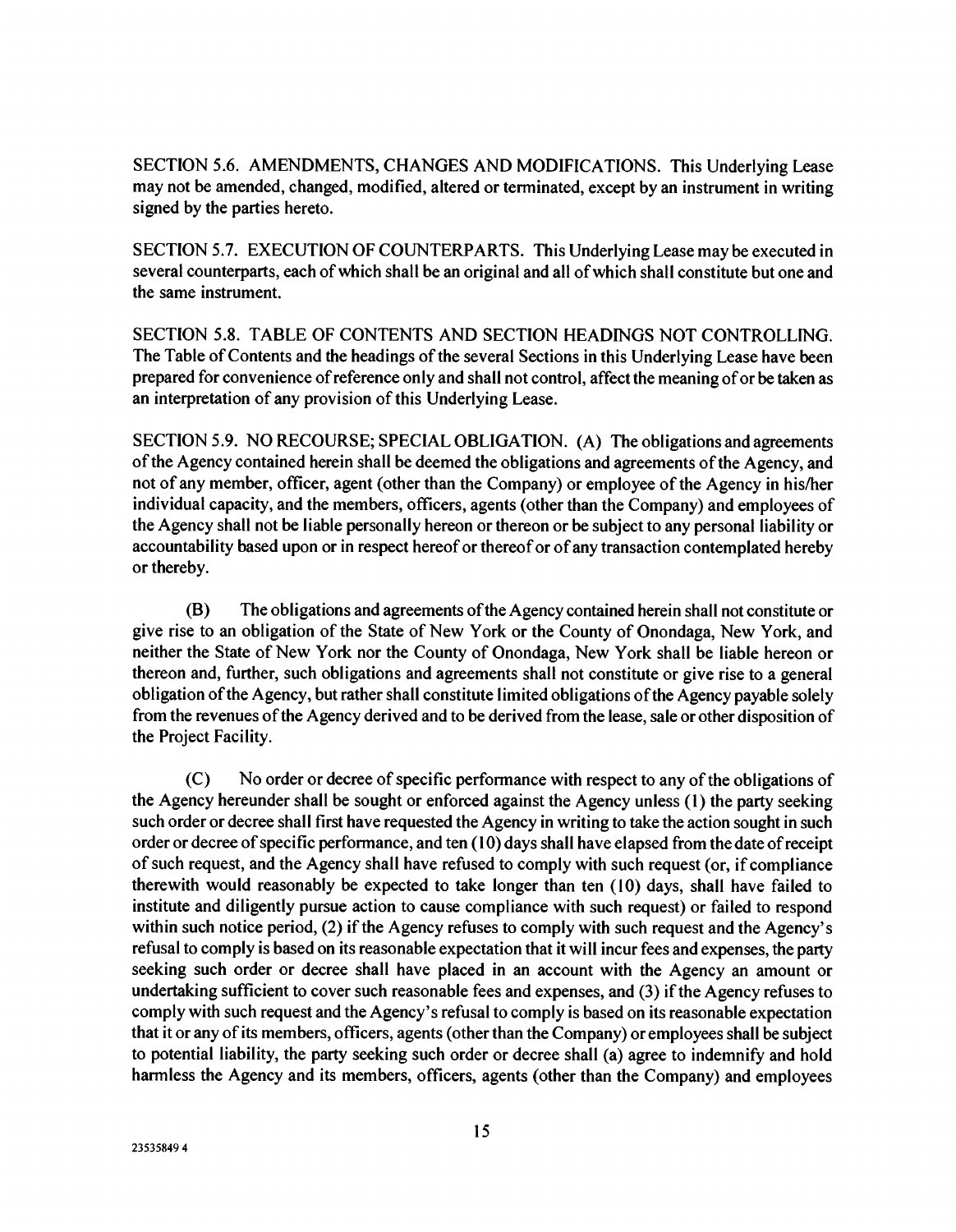against any liability incurred as a result of its compliance with such demand, and (b) if requested by the Agency, furnish to the Agency satisfactory security to protect the Agency and its members, officers, agents (other than the Company) and employees against all liability expected to be incurred as a result of compliance with such request.

SECTION 5.10. RECORDING. The Agency and the Company agree that a Memorandum of this Underlying Lease shall be recorded by the Agency in the appropriate office of the County Clerk of Onondaga County, New York.

SECTION 5.11. INDEMNIFICATION. The Company hereby releases the Agency and its members, officers, agents (other than the Company) and employees from, agrees that the Agency and its members, officers, agents (other than the Company) and employees shall not be liable for and agrees to indemnify, defend and hold the Agency and its members, officers, agents (other than the Company) and employees harmless from and against any and all (1) claims and liability for loss or damage to Property or any injury to or death of any and all persons that may be occasioned by any cause whatsoever pertaining to the Project Facility or arising by reason of or in connection with the occupation or the use thereof or the presence on, in or about the Project Facility, or (ii) claims and liability for loss or damages from the execution, delivery or performance of the Basic Documents, or (iii) liability arising from or expense incurred by the Agency's providing financial assistance, as such term is defined in Section 854(14) of the General Municipal Law of the State, including, without limiting the generality of the foregoing, all claims arising from the exercise by the Company of the authority conferred upon it pursuant to the Basic Documents, any sales or use taxes which are or may be payable with respect to goods supplied or services rendered with respect to the Project Facility and all causes of action and reasonable attorneys' fees and any other expenses incurred in defending any suits or actions which may arise as a result of any of the foregoing, provided that any such claims, causes of action, judgments, losses, damages, liabilities or expenses of the Agency and its members, officers, employees and agents are not incurred or do not result from the intentional or willful wrongdoing of the Agency or any of its members, officers, agents (other than the Company) or employees. The foregoing indemnities shall apply notwithstanding the fault or negligence on the part of the Agency or any of its officers, members, agents (other than the Company) or employees and notwithstanding the breach of any statutory obligation or any rule of comparative or apportioned liability.

(B) Notwithstanding anything contained in the Basic Documents to the contrary, whenever the Company is obligated under the Basic Documents to indemnify and hold harmless the Agency, its directors, members, officers, agents (except the Company) or employees, the Company shall be given prompt notice of any matter that arises requiring indemnification, but failure to give such notice shall not constitute a defense hereunder nor in any way impair the obligations of the Company under this Section provided that such failure does not materially prejudice the Company in its ability to defend the Agency or materially impair the Company's defense. The Company shall have the right to defend the Agency, its directors, members, officers, agents (except the Company) and employees, and provided the Company promptly and continuously thereafter defends the Agency, its directors, members, officers, agents (except the Company) and employees, no other attorneys' fees of the Agency, its directors, members, officers, agents (except the Company) and employees shall be payable by the Company.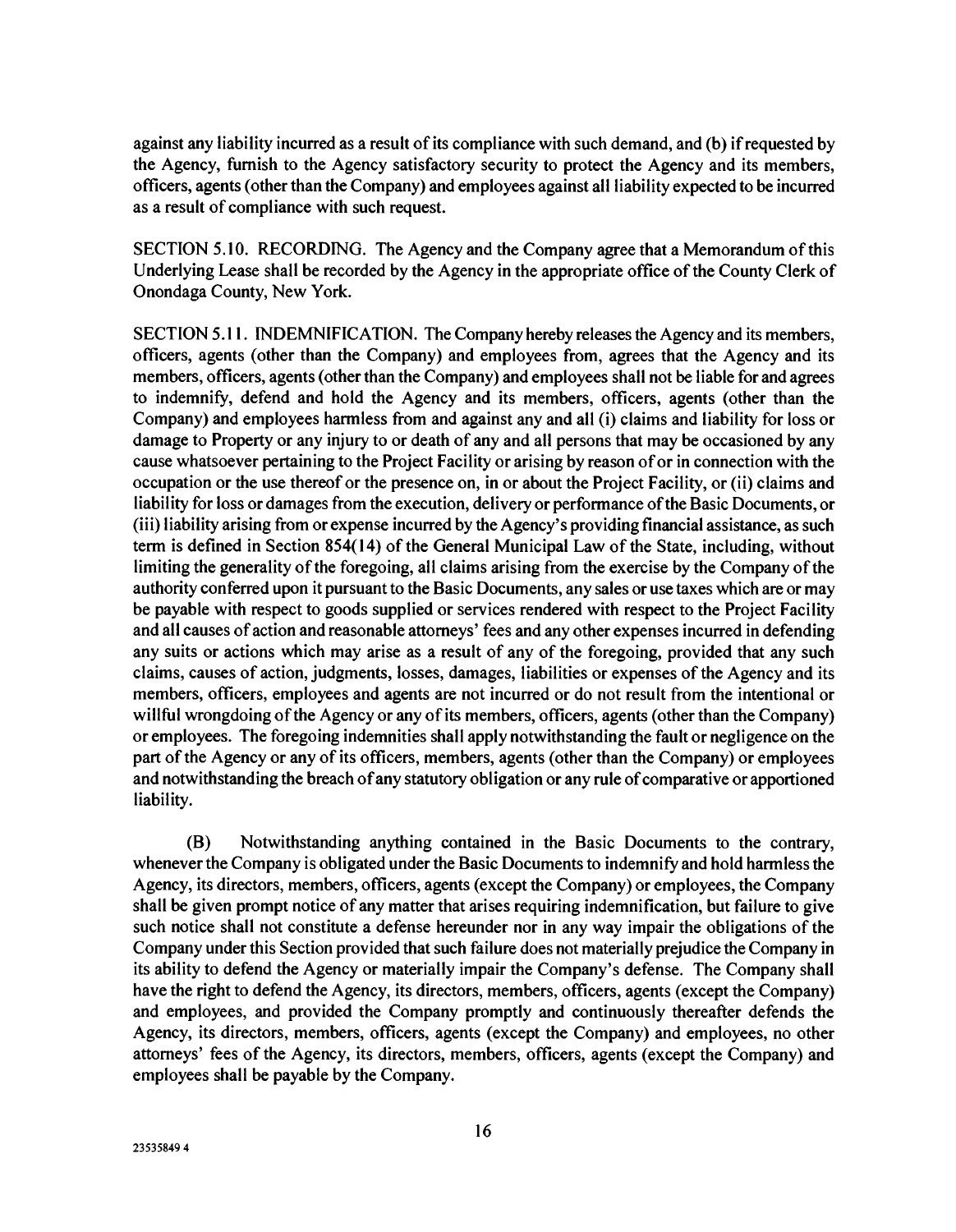(C) Notwithstanding the provisions of subsection (B) hereof, the Agency retains the right to defend itself in any action or actions covered by the indemnities in the Basic Documents, which in the reasonable opinion of the Agency, its directors, members, officers, agents (except the Company) or employees, independent counsel is necessary to protect the interests of the Agency due to the failure or inability of the Company to defend the Agency consistent with contemporary legal standards. In any such defense of itself, the Agency shall select its own counsel, and any and all reasonable out-of-pocket costs of such defense, including, without limitation, attorney and disbursement fees, court costs, and litigation expenses shall be paid by the Company.

SECTION 5.12. AGREEMENT TO PAY ATTORNEYS' FEES AND EXPENSES. In the event either party should default under any of the provisions of this Underlying Lease and the other party should employ attorneys or incur other expenses for the collection of amounts payable hereunder or the enforcement of performance or observance of any obligations or agreements on the part of the defaulting party herein contained, the defaulting party shall, on demand therefor, pay to the other party the reasonable fees of such attorneys and such other expenses so incurred, whether an action is commenced or not.

[REMAINDER OF PAGE INTENTIONALLY LEFT BLANK]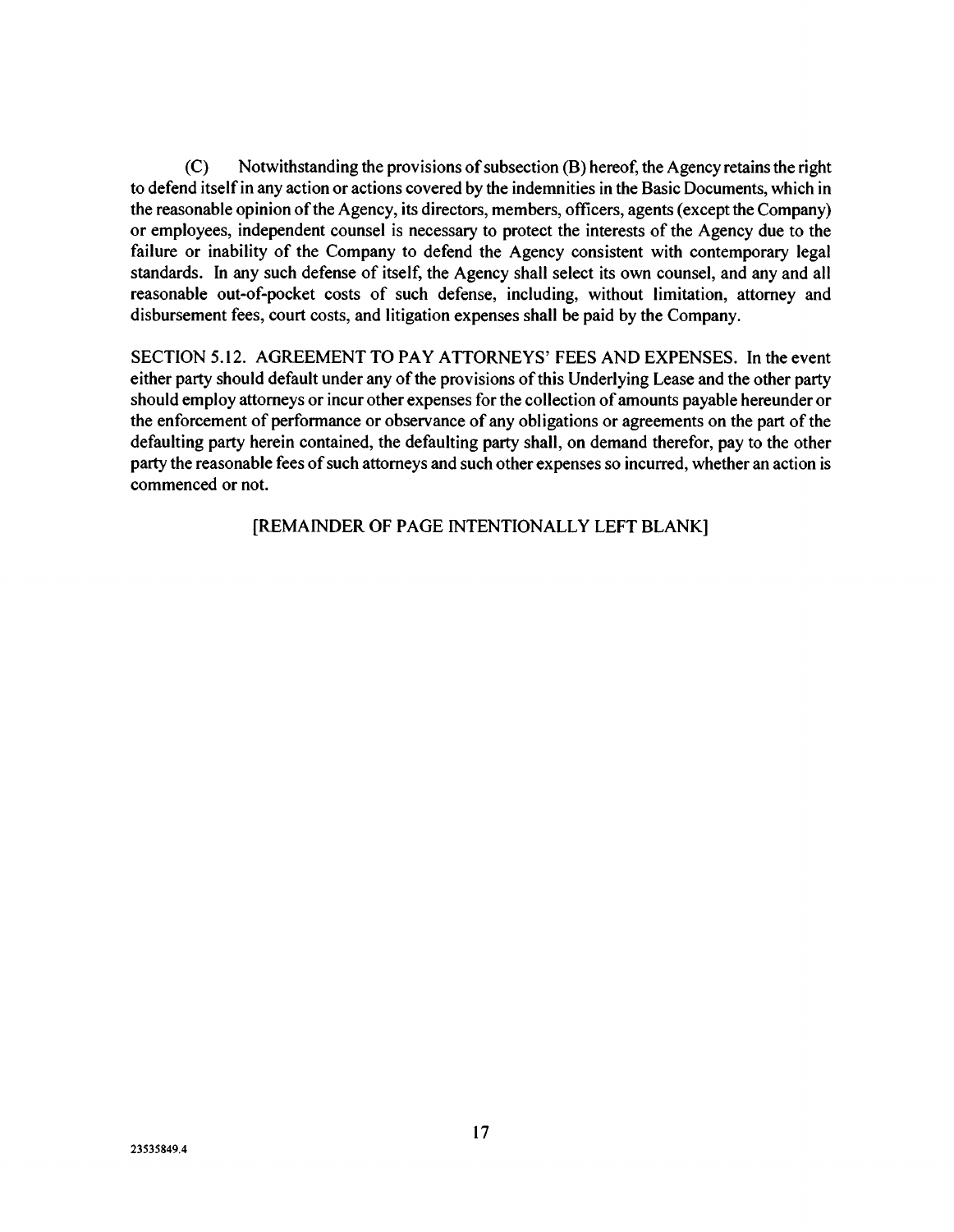IN WITNESS WHEREOF, the Agency and the Company have caused this Underlying Lease to be executed in their respective names by their respective duly authorized representatives and to be dated as of the day and year first above written.

> ONONDAGA COUNTY INDUSTRIAL DEVELOPMENT AGENCY

 $mR$ 

obert M. Petrovich Executive Director

STATE OF NEW YORK

) )SS.: )

COUNTY OF ONONDAGA

On the  $\sqrt{\frac{1}{2}}$  day of December in the year 2021 before me, the undersigned, a notary public in and for the State of New York, personally appeared Robert M. Petrovich, personally known to me or proved to me on the basis of satisfactory evidence to be the individual whose name is subscribed to the within instrument and acknowledged to me that he executed the same in his capacity, and that by his signature on the instrument, the individual, or the person upon behalf of which the individual acted, executed the instrument.

Notary Public



Signature Page to Underlying Lease Page 1 of 2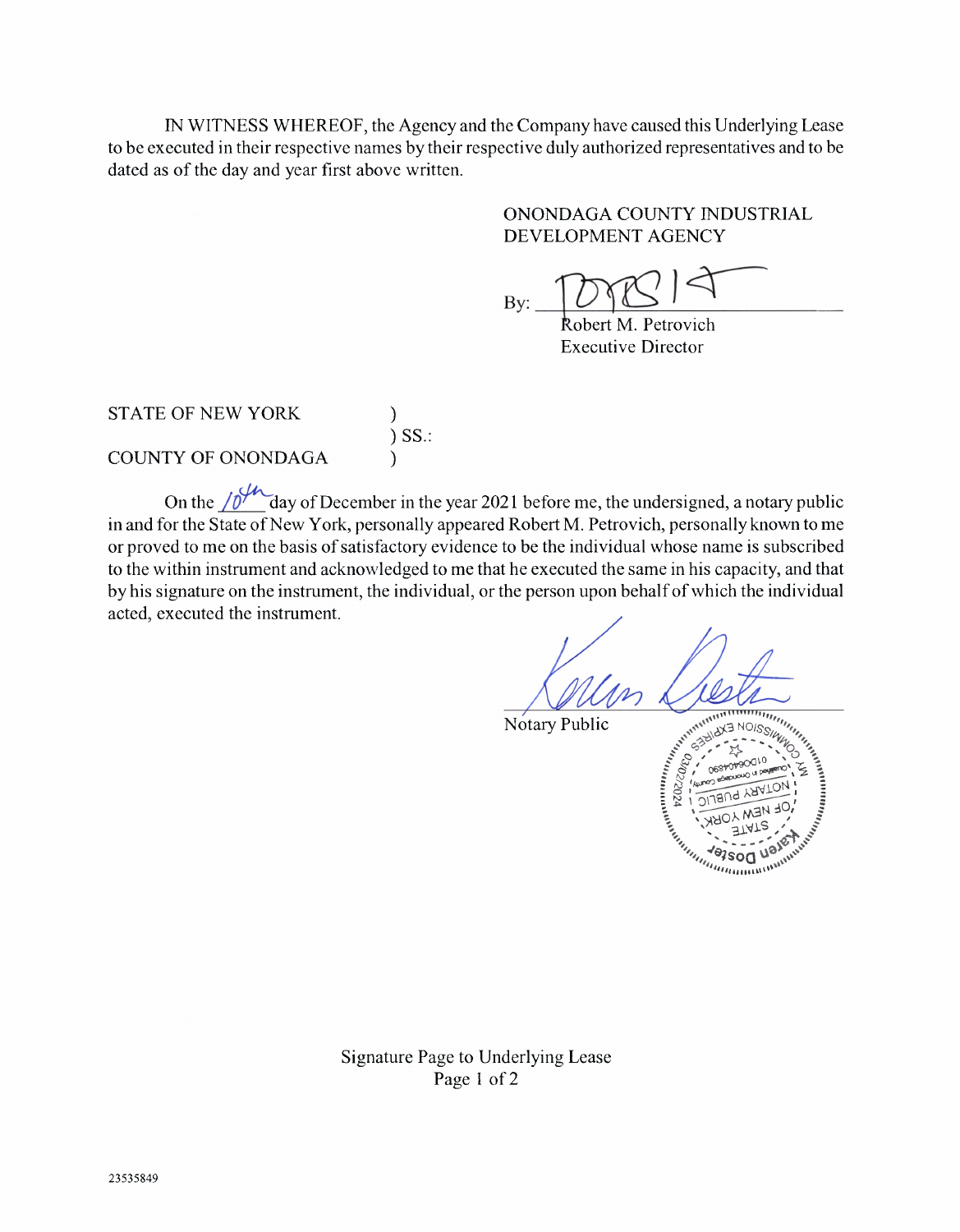SSC CICERO LLC. a Florida limited liability company

- By: GSRP Development Company X LLC, a Delaware limited liability company, its sole member
- By: Goldman Sachs Renewable Power Operating Company LLC. a Delaware limited liability company, its sole member
- By: Goldman Sachs Asset Management, L.P., a Delaware limited partnership, its investment manager

 $\mathbf{By:}$ Jon Yoder Authorized Signatory

**STATE OF NEW YORK** COUNTY OF  $\text{Res}(a\not\rightarrow)$ SS.:

On the  $\angle 3$  day of December in the year 2021 before me, the undersigned, a notary public in and for the State of New York appeared Jon Yoder, personally known to me or proved to me on the basis of satisfactory evidence to be the individual whose name is subscribed to the within instrument and acknowledged to me that he executed the same in his capacity, and that by his signature on the instrument, the individual, or the person upon behalf of which the individual acted, executed the instrument.

 $V\Lambda$ olas

otary Public

Signature Page to Underlying Lease Page 2 of 2

BARBARA V NELSON NOTARY PUBLIC STATE OF NEW YORK Registration No 01NE6014403 Qualified in New York County Commission Expires Octobei 13. 2022